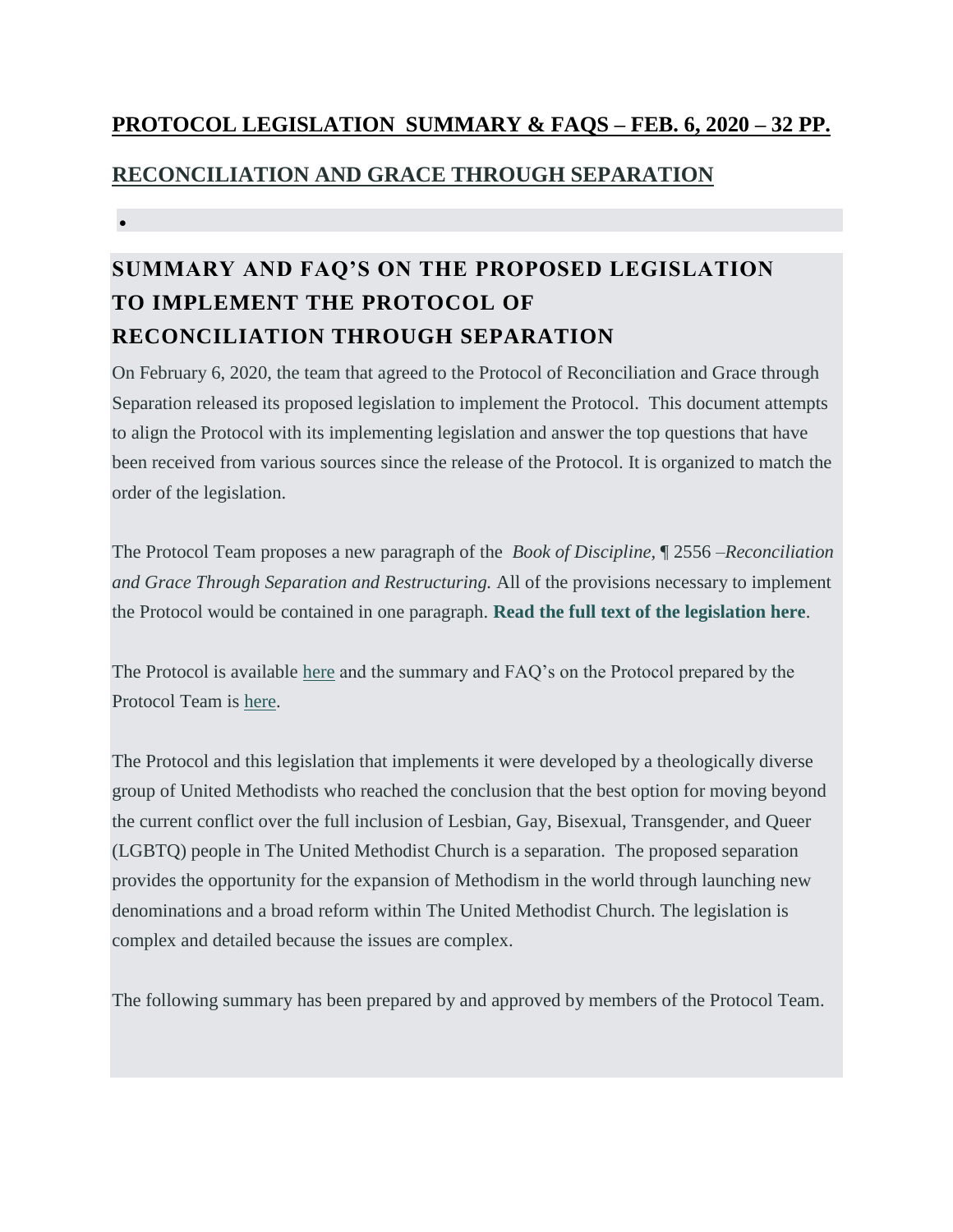### **OVERVIEW**

This section addresses general questions about the purpose of the legislation, rationale for having just one paragraph, and the process that was used to create it.

#### *What is the goal of the legislation?*

The goal of this legislation is to implement Articles III-V of the Protocol of Reconciliation and Grace Through Separation.

The Protocol was a mediated agreement for separation in the United Methodist Church that allows those who want to separate and form new denominations to do so, and those who remain to reform The United Methodist Church. In order for the agreement reflected in the Protocol to become a reality, it needs to be implemented through petition language that could be adopted by the General Conference in May 2020.

This legislation focuses on facilitating a gracious separation of any clergy, local churches, annual conferences or central conferences that want to separate from the United Methodist Church in order to form or join a New Methodist Denomination, and it puts a moratorium in place on administrative and judicial proceedings related to same-sex weddings, ordination of clergy, and use of funds in the church.

The Preamble in the legislation ties back to the Statement of Principles in the Protocol document, identifies the purpose of the legislation, including the background leading to the Protocol, and identifies the hope for the future of The United Methodist Church. Much of the language in the Preamble comes from the Protocol, but there is some important new language. The Preamble expresses the hope that "These new denominations, though separate, will continue the rich heritage of the Methodist movement, while being free to share their respective witnesses for Christ unhindered by those with whom they have been in conflict." ¶ 2556.1.a.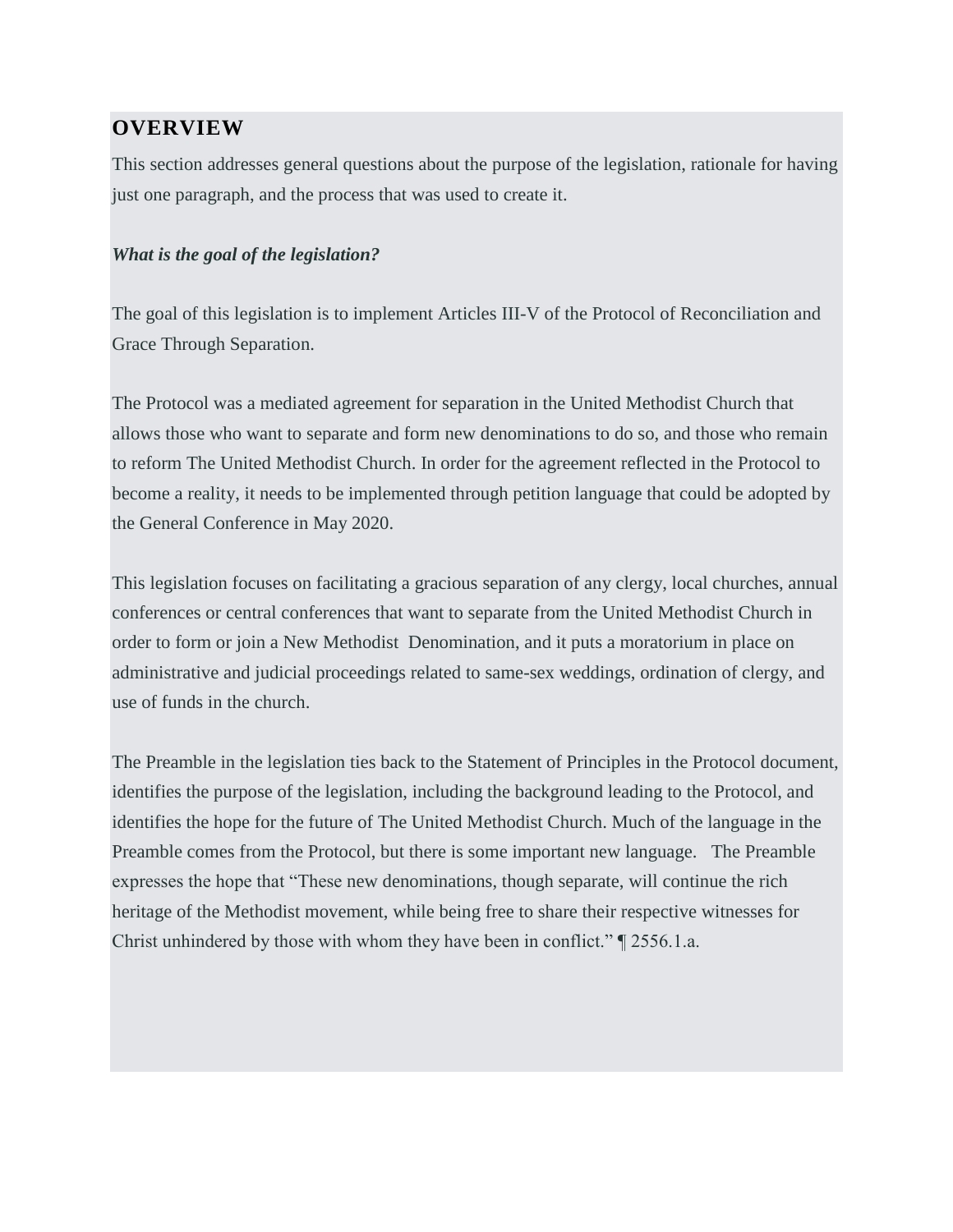#### *Who wrote the legislation?*

The Protocol Team selected a sub-group of its members as a "Legislative Team" to draft legislation. This was approved unanimously by the protocol Team. The Legislative Team included representatives of Traditional, Centrist and Progressive churches: Rev. Keith Boyette (Wesleyan Covenant Association); Rev. Thomas Berlin (UMNext); Jan Lawrence (Reconciling Ministries Network); and Dr. Randall Miller (Reconciling Ministries Network). Each of these Protocol Team members included individuals who could assist them in their efforts.

During the drafting process, the Legislative Team sought input and comments from a wider circle, including representatives of Wespath, the General Council on Finance and Administration, various Chancellors, UMC Ecumenical staff, caucus leaders and others. Drafts were periodically circulated to the full Protocol Team for comment. The input of others is not considered to be official positions of their respective agencies.

#### *What process was used to draft the legislation?*

The legislative writing team was convened by Rev. Tom Berlin, who kicked the legislative process off by dividing up the legislation that we knew was needed to implement the Protocol and assigning it to writing teams. Then, each two-person writing team was allowed to pull in others to help them as they saw the need to do so.

The team also wanted to ensure that the legislation was thorough and had been through a thorough review looking for constitutional issues that we might create in the drafting of it. The review of several conference chancellors and former members of the Judicial Council was instrumental in that process.

The Legislative Team operated by consensus. No provisions were included in the legislation unless there was unanimous agreement. They were able to resolve all differences without having to bring issues to the mediator.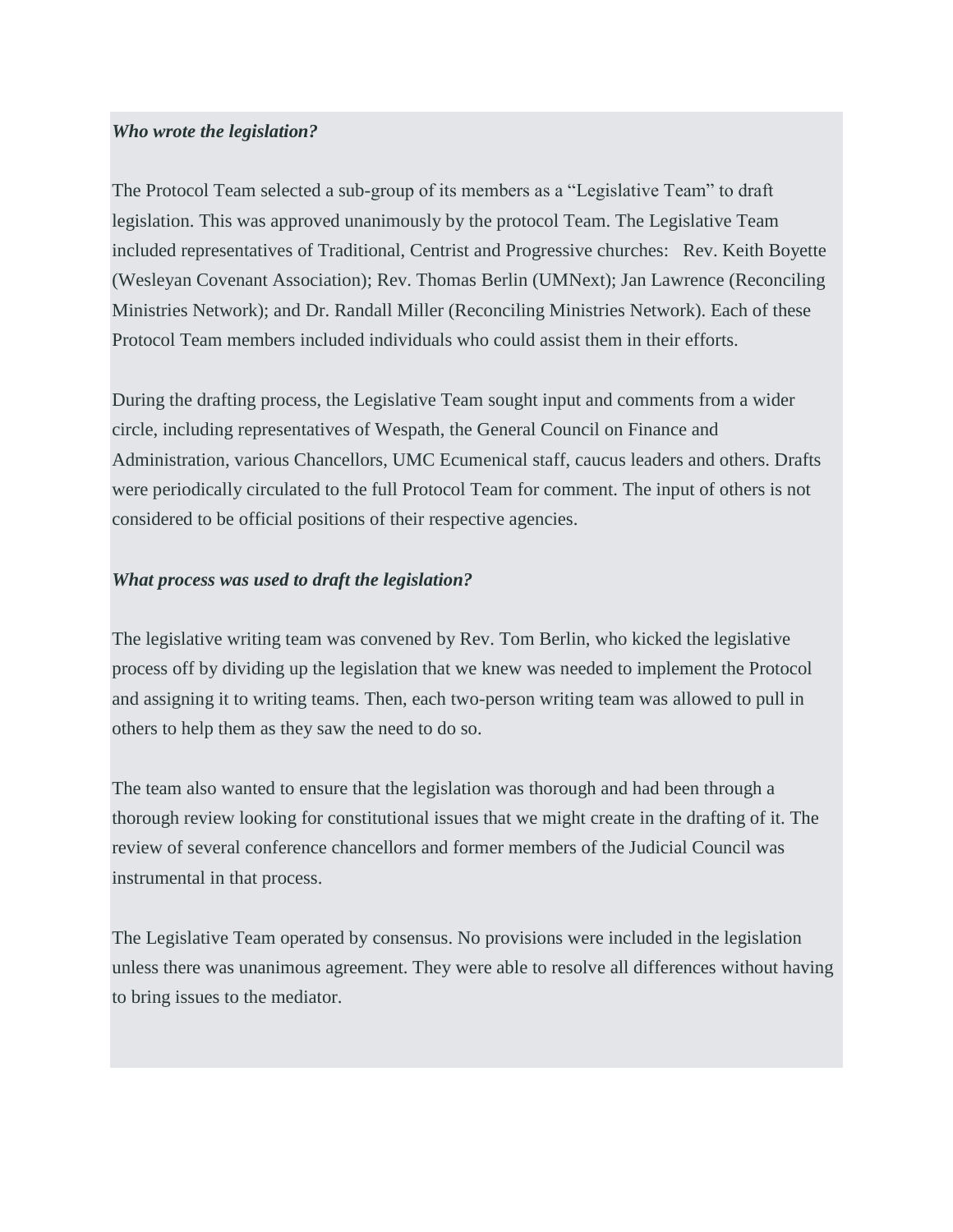#### *What is new in the Legislation that was not in the Protocol?*

There are many provisions that were drafted to implement the Protocol, but were not expressly mentioned in the Protocol. Most were implied or were required to actually implement what the protocol documented. Examples are: the separation agreements; details on clergy transfer and ecumenical agreements; the process for recognizing New Methodist Denominations; the allocation of funding to support new denominations; and the provisions on pension and benefits. There were a few provisions, such as a retained lien on property, that were determined to be impracticable.

#### *Why is the legislation in one new paragraph?*

General Conference rules require that any provision amending an existing provision in the *Book of Discipline* must be submitted as a separate piece of legislation. Adding a new paragraph allows all provisions to be addressed at one time. With some exceptions (such as the provisions for ecumenical agreements and gracious return), the rest of the provisions will become moot after June 30, 2026, after the completion of all separations.

#### *What is next in the process for this legislation?*

Since we are beyond the deadline for submission of petitions to the General Conference through a regular process, the mediation team is working with some Annual Conferences to see if one of them will approve it for submission before the Annual Conference deadline. This legislation will be presented to one or more annual conferences of The United Methodist Church in special session for adoption as a petition to the 2020 General Conference. Under 507.6 of the *Book of Discipline*, legislation from an annual conference must be adopted by March 20, 2020 in order to be considered by the 2020 General Conference. Alternatively, such legislation can be scheduled at the discretion of the Committee on Reference or moved as a substitute for a petition already pending before the 2020 General Conference.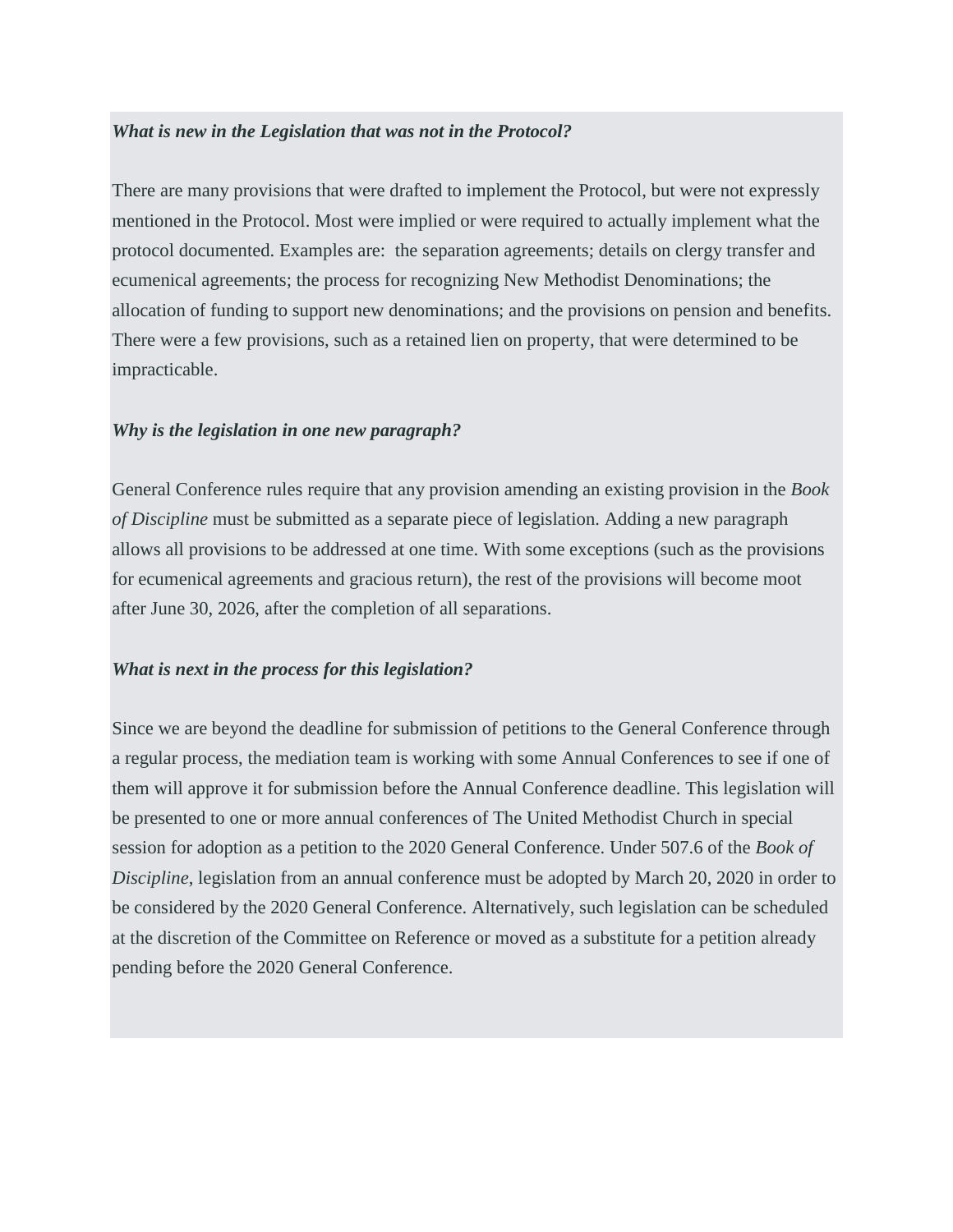The legislation also must be officially translated into the languages used for General Conference delegates, so that all can delegates can review the legislation. The mediation team has decided to use the same service that The General Commission on the General Conference uses for this translation.

The signatories to the Protocol have asked the Council of Bishops to request a declaratory decision from the Judicial Council regarding the constitutionality of the proposed legislation implementing the Protocol prior to the opening session of the 2020 General Conference.

The Council of Bishops have also been asked to request a report from the General Council on Finance and Administration related to the financial impacts of the Protocol and its implementing legislation to be shared prior to the 2020 General Conference.

# **PARTS OF THE PROTOCOL AGREEMENT INCLUDED IN THIS LEGISLATION**

This legislation includes legislation that is needed to implement the parts of the protocol that pertain to the current United Methodist Church or Articles III, IV and V of the Protocol. It includes the legislation needed to implement the separation including but not limited to the following:

- Making the decision to Separate
- Creating and qualifying a New Methodist Denomination
- Developing a separation agreement
- Handling of employee benefits and pensions
- Allocation of dollars for the separation
- Managing of the transition period

It also includes the legislation necessary to implement the Moratorium on administrative and judicial proceedings related to the inclusion of LGBTQ people in the life of The UMC.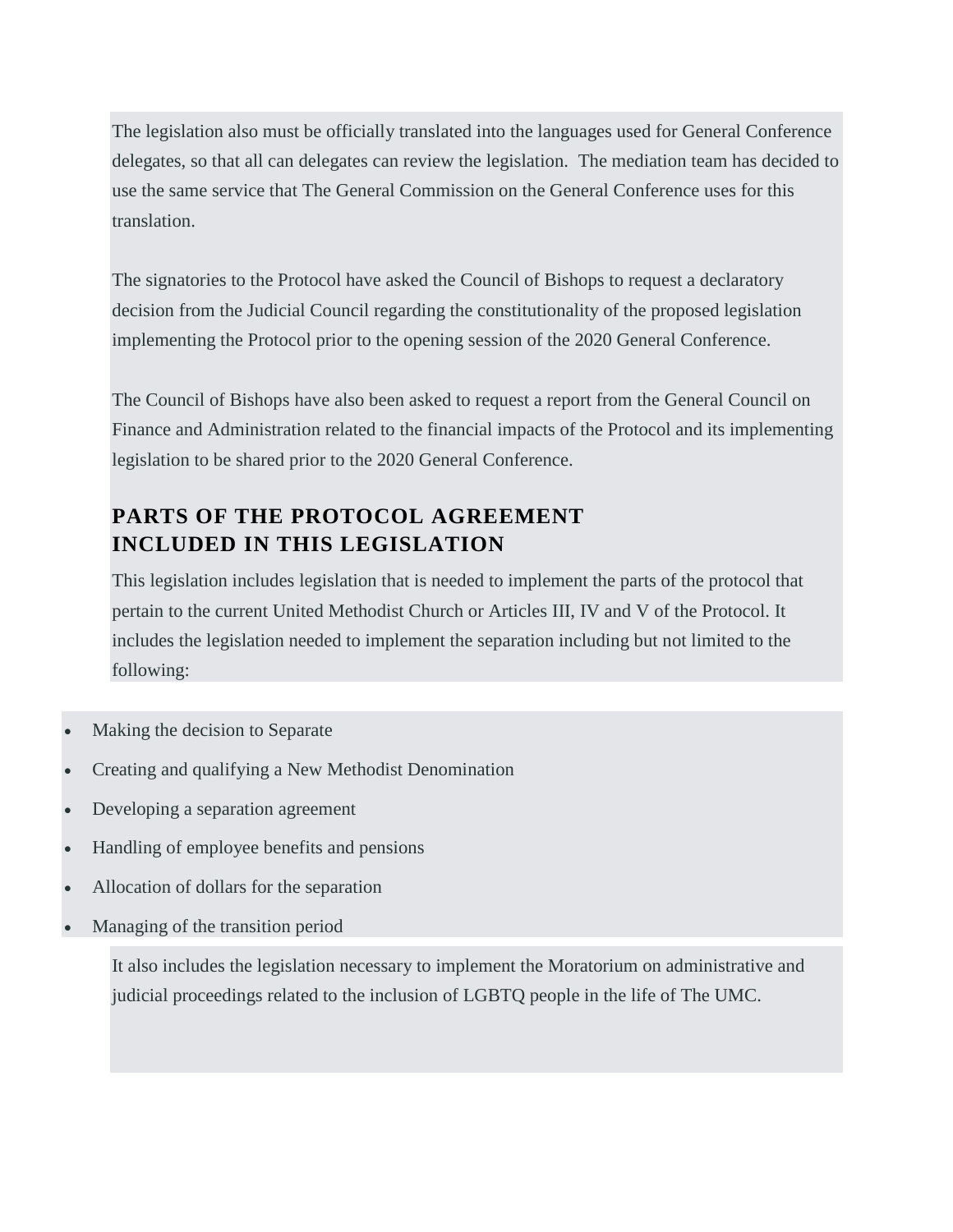# **PARTS OF THE PROTOCOL AGREEMENT NOT IN THIS LEGISLATION**

This section addresses the parts of the Protocol agreement that either could not be addressed through legislation or that are not in this set of legislation for other reasons. It also addresses how those parts of the Protocol will be met legislatively and by The UMC after separation occurs.

### *What parts of the Protocol are not covered in the legislation?*

There are three topics that are covered in Article VI of the Protocol that are not addressed in this legislation.

1. This legislation does not address the full inclusion of LGBTQ people in the "Post-Separation" United Methodist Church. It also does not address the repeal of the Traditional Plan or the removal of the harmful language related to LGBTQ people from the *Book of Discipline*.

2. This legislation also does not address the regional governance structure needed to bring equity among the regions of the church.

3. This legislation does not begin the process of reformation needed in The United Methodist Church

Acting on all three matters is critical to the vision for the Post Separation UMC cast in Article VI of the Protocol and in the Preamble of the legislation. Legislation is already before the General Conference that addresses each of them. The process for passing that legislation now becomes one of strategy.

### *Why were these matters that are in Article VI of the protocol not included in the legislation?*

There was a belief among the mediation team members that they did not want to do anything that would make decisions for the Post Separation UMC or for any new denominations formed pursuant to the protocol. Both a regional governance structure and removal of the harmful language that discriminates against LGBTQ people are matters that impact the Post Separation UMC.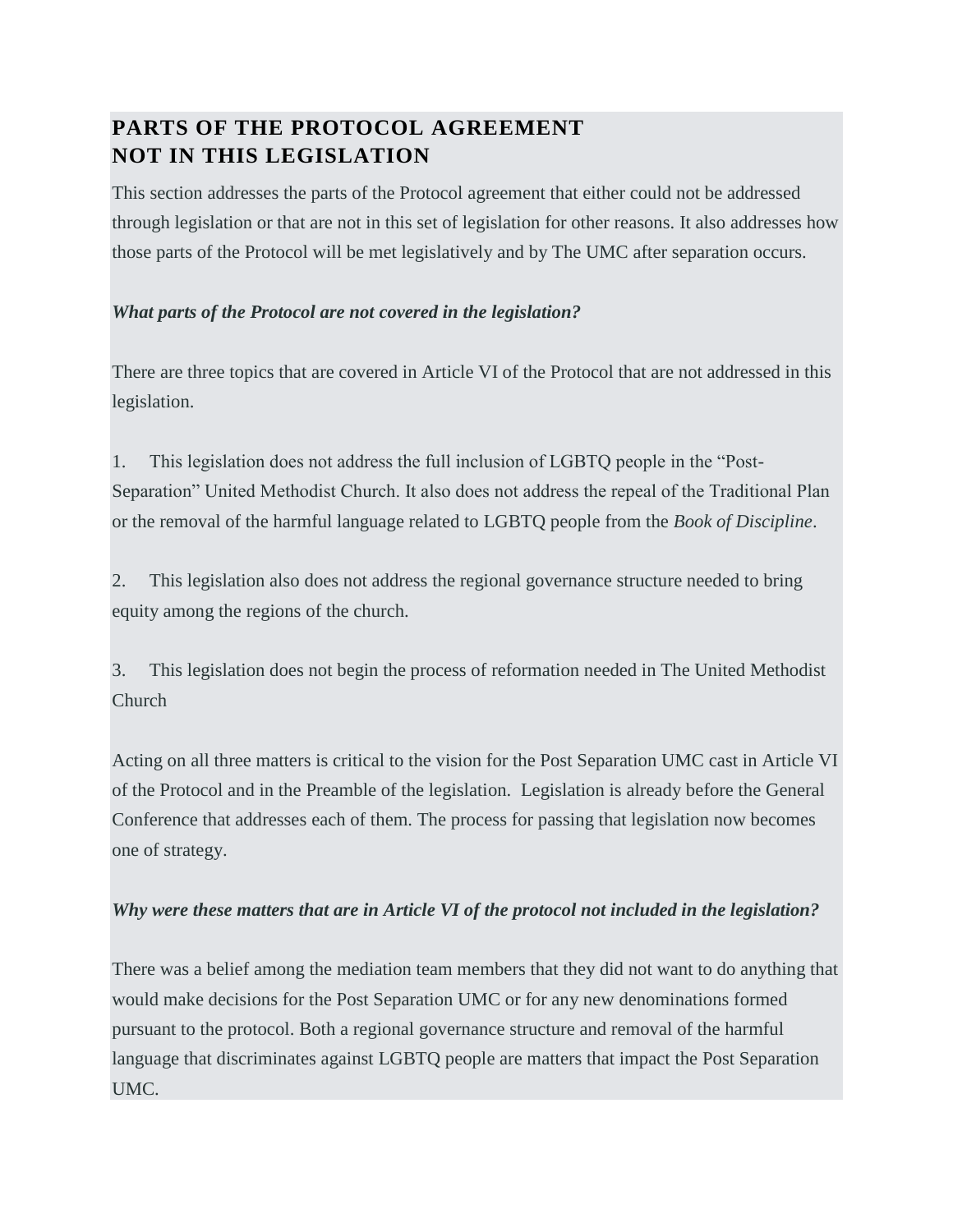#### *What Might this Future Look Like?*

The vision of those on the Protocol team who would remain in The United Methodist Church is that it will continue to be a big tent in which members and local churches from diverse backgrounds (including but by no means limited to, those of diverse theological, political, geographic, race, ethnic and national origins, sexual orientation, gender identity and other backgrounds and perspectives), both inside and outside the United States, can worship and serve with each other. Clergy and laity should feel welcome and embraced across a wide theological spectrum.

#### **Regional Differences**

This would be a worldwide church structure that in a sense reduces the power of the General Conference or transfers powers to regional conferences to facilitate ministry, adaptable to regional contexts. There is already legislation before the General Conference that takes steps towards a more equitable regional structure. There is additional legislation, known as the Christmas Covenant, that is expected to be sent in by an Annual Conference from the Philippines prior to the petition deadline for Annual Conferences. The United Methodist Church would remain a single denomination with the ability to connect regionally around mission while governing regionally.

#### *Within the United States*

Other legislation would create a more open, inclusive church by rescinding the Traditional Plan passed at GC2019 and removing the harmful language and provisions regarding LGBTQ persons. That is a first step to creating a church where LGBTQ persons, their spouses, families and friends are welcomed as siblings in Christ.

Eliminating the prohibition on same sex marriage would not impact the ability of clergy to exercise their discretion on who they wish to marry.

Likewise, local churches have always had control over their facilities, including who can use them for weddings.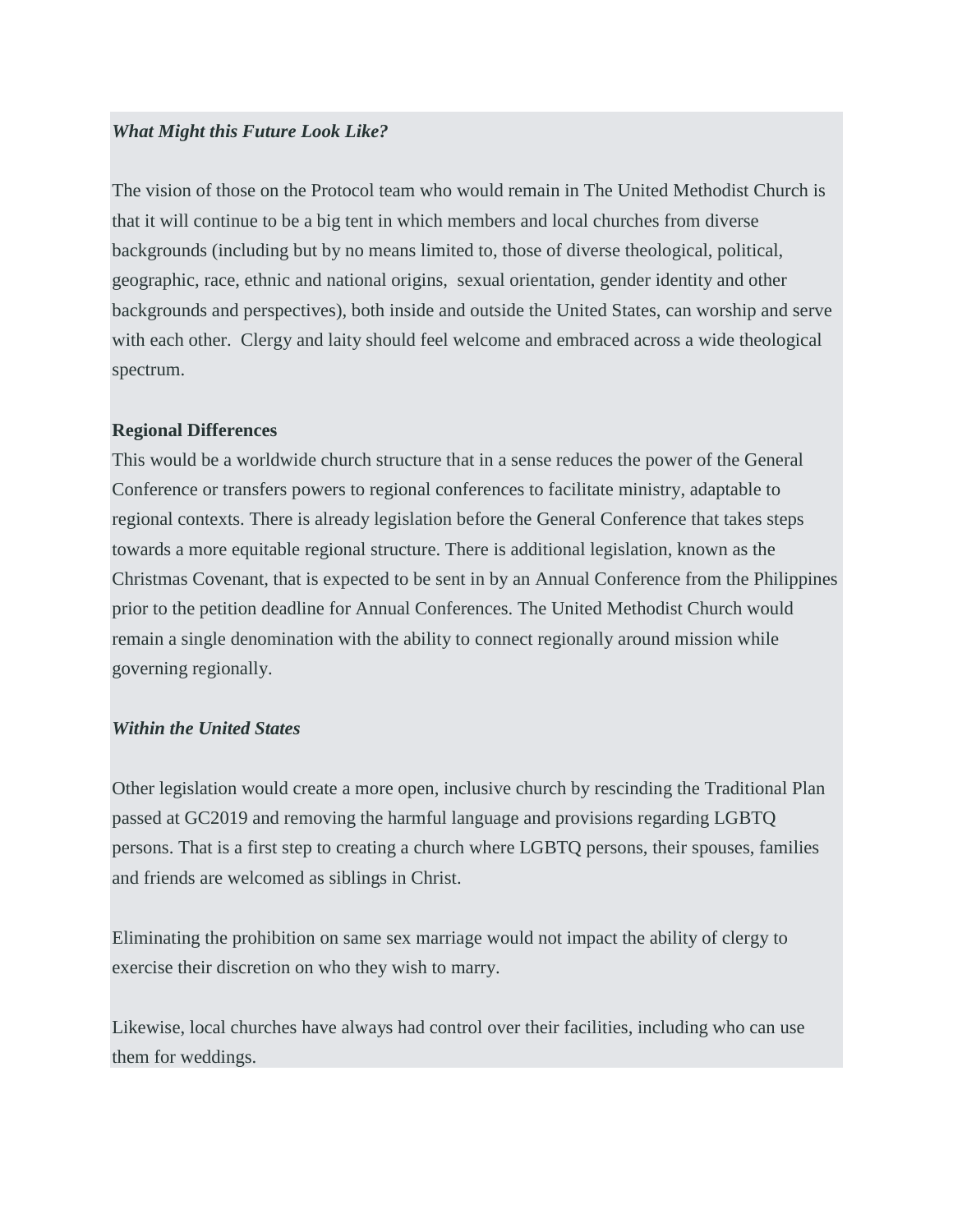The Board of Ordained Ministry and the Clergy Session continue to have the responsibility for deciding who is commissioned or ordained.

Just as bishops and district superintendents consider the desires of a congregation in assigning a female pastor of in making a cross-racial appointment, they will be expected to use the appropriate care in this area.

#### *Would Traditionalists be welcome in the United Methodist Church?*

*Yes*. They are welcomed and encouraged to stay as part of the United Methodist Church, but must be willing to accept that others hold different views and will have a right to conduct samesex marriages and ordain qualified lesbian, gay, bisexual, and transgender persons.

#### *What Other Legislation is needed?*

This is still being discussed by those working for the future of The United Methodist Church. As indicated, legislation that repeals the Traditional Plan, removes other harmful language, and calls for a broad reform in The UMC has already been submitted. There may be additional legislation needed that is either submitted by an Annual Conference or proposed as an amendment at General Conference.

When the mediation team issued the Protocol, they laid out a series of steps for the Council of Bishops to take assuming this legislation is passed:

- Provide meeting space for those interested in creating other Methodist denominations pursuant to the Protocol to meet at the adjournment of the 2020 General Conference session.
- Call the first session of the General Conference of the post-separation United Methodist Church to organize itself and, if such legislation has not been passed, consider matters pertaining to creating Regional Conferences.
- Call the first session of a United States Regional Conference to consider legislation related to changes in adaptable portions of the Book of Discipline including repeal of Traditional Plan legislation and all other portions related to LGBTQ persons.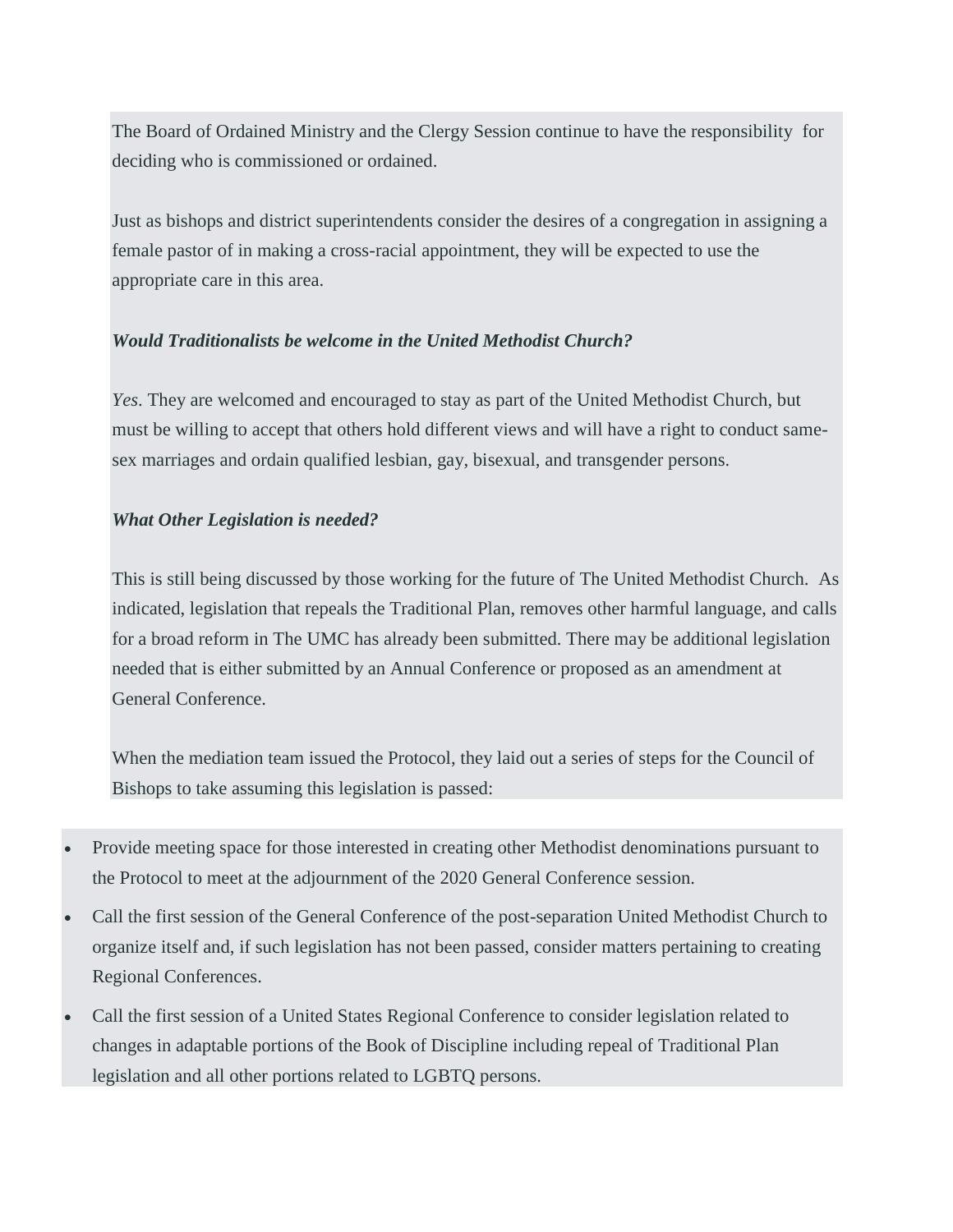As the mediation team has worked through the development of legislation and strategy around it, it has been determined that the process outlined is flawed so it is being replaced with a process that will hopefully achieve the same results.

- It is not likely that the presiding bishop will adjourn the General Conference after the vote on the Protocol is taken. The General Conference has other business to conduct and will continue with that business. However, the mediation team will ask the Council of Bishops to ask the Commission on the General Conference to provide space for new denominations to meet who do not want to remain in the General Conference session.
- It is also not likely that the first session of the Post Separation UMC will be called to order in Minneapolis. The protocol suggested closing the 2020 General Conference and calling to order the first session of the Post Separation UMC General Conference as a part of a strategy to remove the language at GC 2020. We do not need to take this step because the same body will already be in session.
- While there may be informal regional discussion groups, any gathering of the US as a regional conference cannot take any legislative action. Creating such a conference requires a Constitutional Amendment.

*Can we approve regional conferences and removal of the language at this General Conference since they are not a part of this legislation?* 

The Protocol Team hopes that these changes could occur in 2020. There is a legislative strategy team that is working to outline the necessary process and strategy. It is also important to note that there is legislation in the ADCA that addresses these items.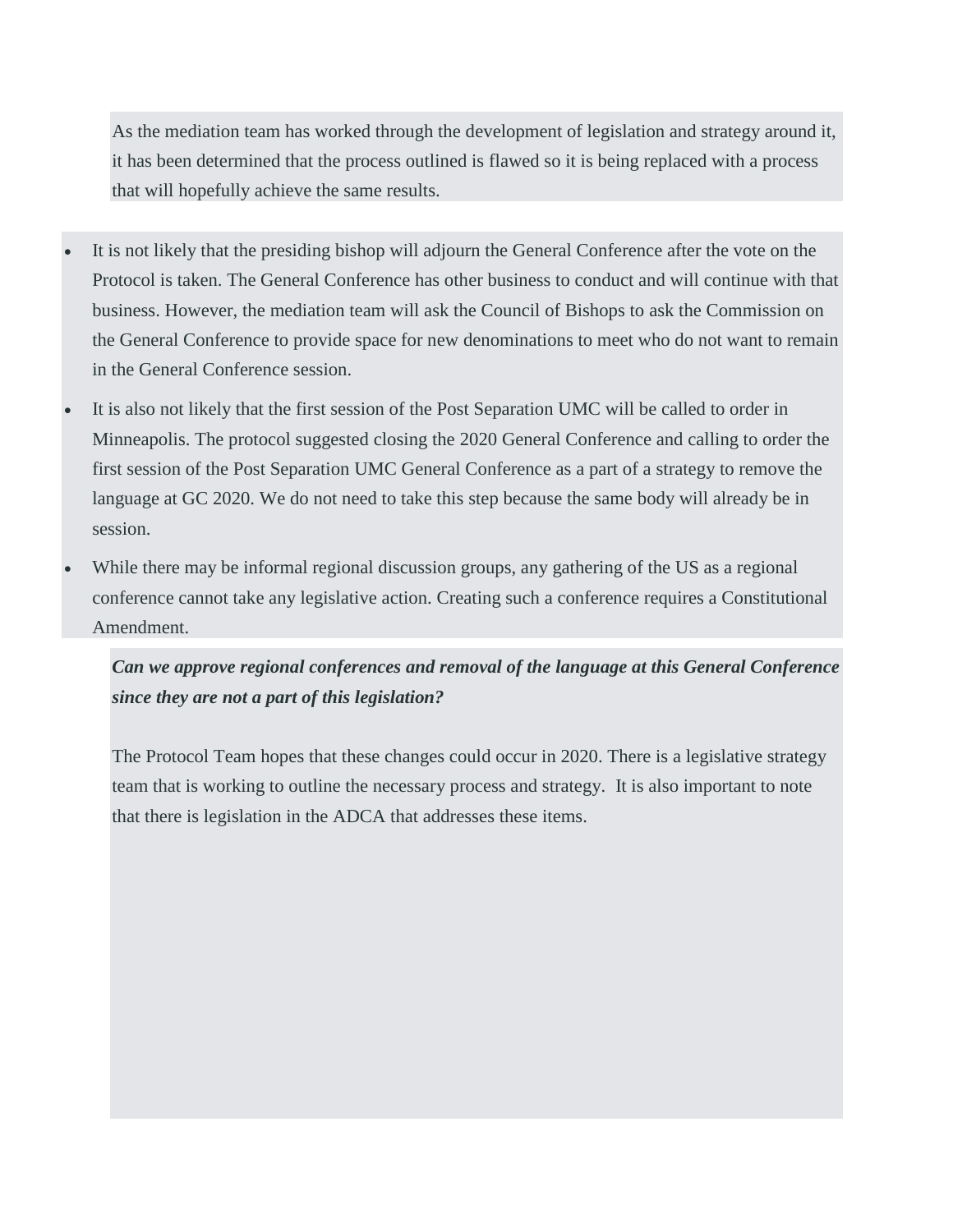## **CONSTITUTIONALITY**

This section provides answers to questions about the constitutionality of the legislation.

#### *Is this Legislation Constitutional?*

The Protocol Team believes that this legislation is Constitutional. Paragraph 2556.1.b summarizes the key reasons the Protocol Team believes the legislation is Constitutional. The Protocol Team has asked the Council of Bishops to request a decision on the constitutionality of the Protocol from the Judicial Council prior to General Conference 2020.

#### *What happens if one of the provisions is declared unconstitutional?*

While the Protocol Team considers all parts of the legislation important, they agreed that if "any" provision in ¶ 2556 is determined to be invalid or unconstitutional, that decision shall not affect the remainder of the provisions." ¶ 2556.1.a. This is a change from the language of the Protocol.

### **CONSTITUTIONAL CHANGES**

This section answers questions about the process for managing constitutional amendments during the transition period after any agreed to separation.

*Since we know that Constitutional changes will be required to implement the Regional Governance structure that is part of the vision of the Preamble and part of Article VI of the Protocol, how are we going to manage the Constitutional Amendment process at the same time that we are managing the Separation process?*

The normal process for constitutional changes requires a 2/3 vote at a General Conference followed by ratification by 2/3 of the delegates reporting from the Annual Conferences. We know that there will be votes on some Constitutional Amendments at General Conference 2020.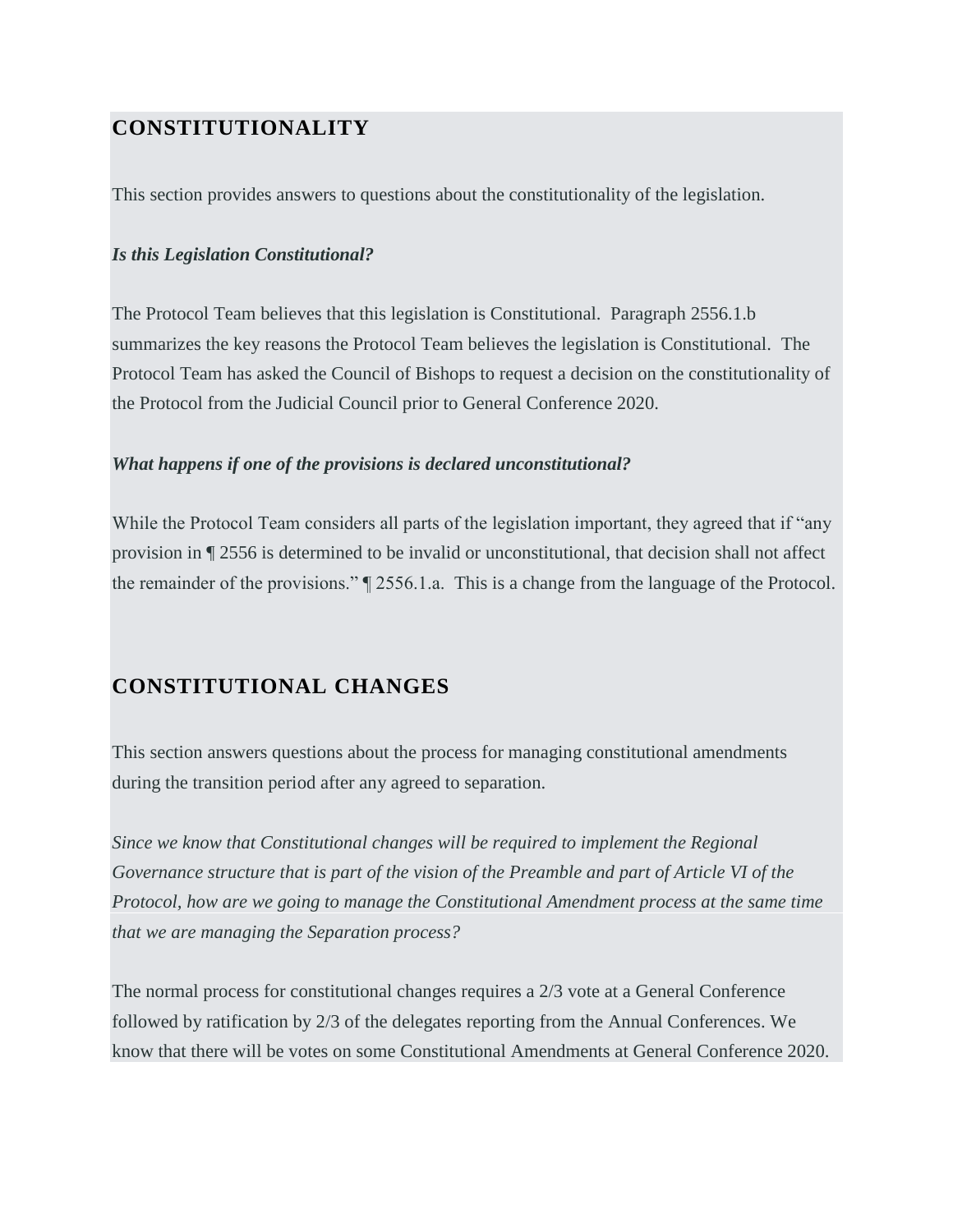Since General Conference 2020 occurs immediately before the US Annual Conference season, the Annual Conference ratification votes will not occur until the 2021 Annual Conference season. We will be well into the separation process before then. All Annual Conferences that remain a part of the United Methodist Church will be able to vote on ratification of the Amendments. Annual Conferences that have expressed the desire to leave but have not completed the separation process will have the option to vote, although it is not expected that they would do so.

The legislation itself addresses the responsibilities of people who hold leadership positions in the United Methodist Church and find themselves in a church or annual conference that has made the decision to separate in paragraph ¶ 2556.5, Transitional Operation.

### **MORATORIUM**

This section addresses questions about the moratorium section of the legislation.

#### *What does the Moratorium do?*

The Protocol Team agreed that all administrative or judicial processes addressing restrictions in the *Book of Discipline* related to self-avowed practicing homosexuals or same-sex weddings should be held in abeyance beginning January 1, 2020 through the adjournment of the first conference of the post- separation United Methodist Church. While the Protocol had no legal effect, many annual conferences have chosen to follow the Protocol agreement.

The legislation would impose a moratorium effective the end of the 2020 General Conference. It spells out specifically which alleged violations of the *Book of Discipline* would be held in abeyance until "after the first General Conference of the United Methodist Church after other denominations separate." The purpose of this provision is to ensure that no further harm is done to LGBTQ persons during this transition period. ¶ 2556.14.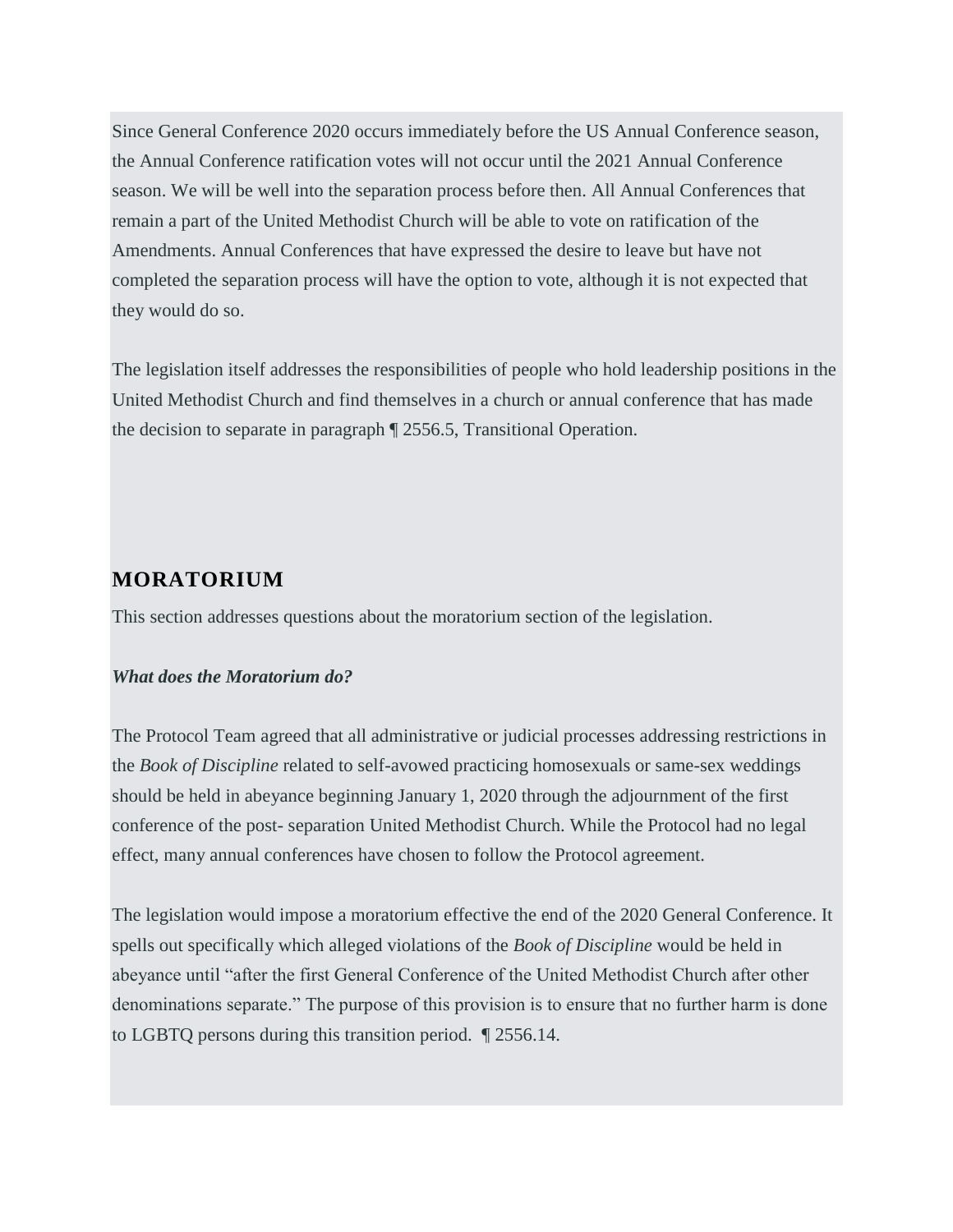#### *What does the term "being held in abeyance mean?*

No one can prohibit a person from filing a complaint. Neither can a person be prohibited from requesting and seeking a trial. However, a complaint being held in abeyance means that it is a temporary state of inactivity or suspended and not acted on until an appropriate time. To hold complaints in abeyance until the separation takes place enables the post-separation United Methodist Church to re-organize itself in relationship to the current restrictive rules found within our United Methodist Book of Discipline.

#### *Does the moratorium protect clergy who perform weddings of same gender couples?*

Yes. While complaints can still be filed, they will not be processed. The desire is that the harmful language related to the full participation of LGBTQ people in the life of the United Methodist Church will be removed at GC 2020. If this does not happen, the moratorium will remain in effect through the following General Conference.

### **NEW METHODIST DENOMINATIONS**

This section answers questions related to the creation of New Methodist Denominations, the criteria that must be met, and the timeline for doing so.

#### *How does the legislation define New Methodist Denomination?*

By reference to criteria that are set out for recognition. ¶ 2556.1.c.ii

#### *What is a Traditionalist Methodist Denomination?*

A New Methodist Denomination that "maintains the current stance of the Book of Discipline regarding the definition of marriage and ordination standards related to lesbian, gay, bisexual, and transgender persons." ¶ 2556.1.c.iv.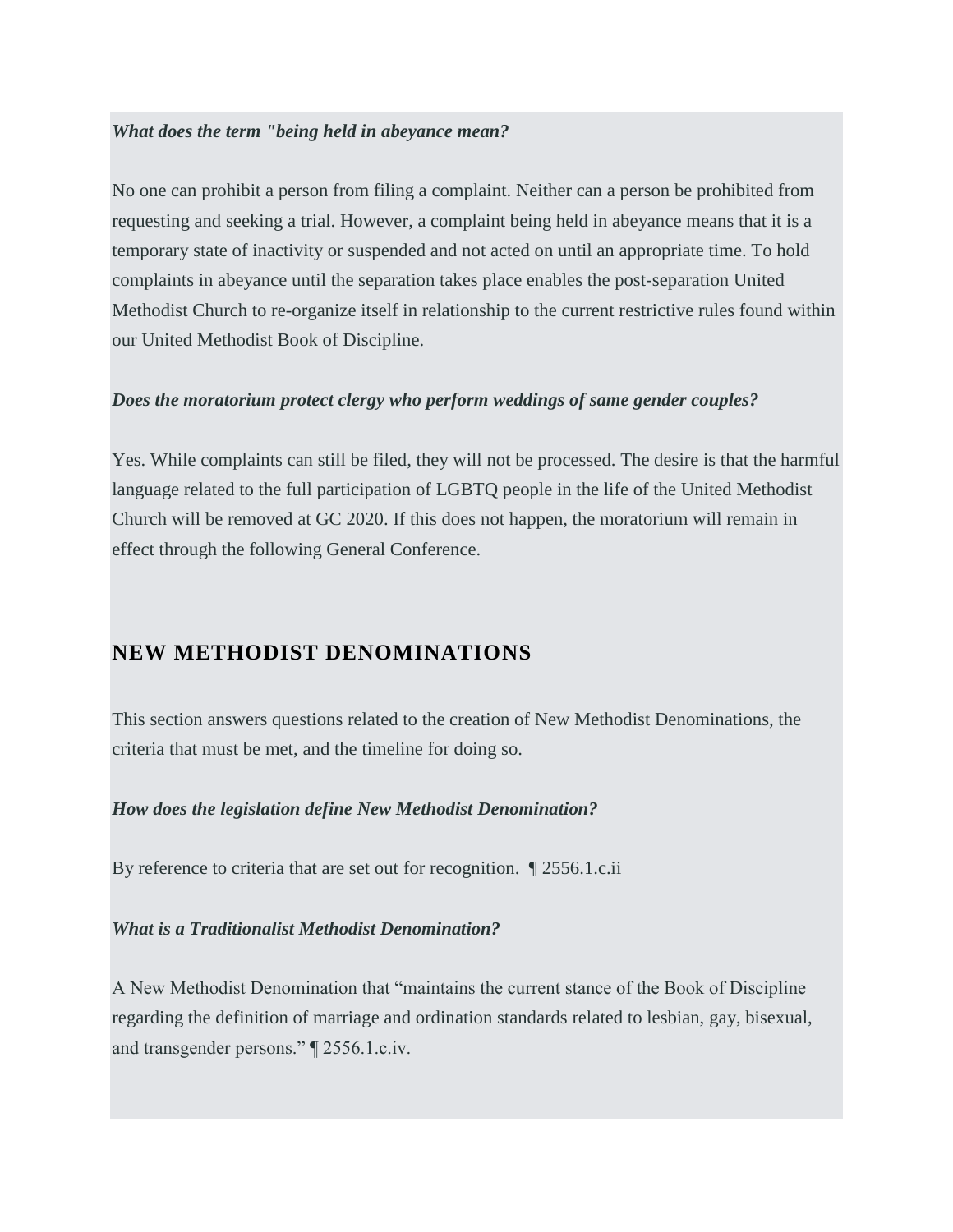#### *Does the Legislation address the formation and operation of New Methodist Denomination?*

No. It would be inappropriate for the General Conference to set any rules for the formation or governance of new denominations. There is one provision in ¶ 2556.5.b regarding transitional operation.

#### *What is the process for recognizing a New Methodist Denomination?*

There is a two-step process. The first step, conditional qualification, could occur any time after the end of the 2020 General Conference. Any group that is conditionally qualified can seek full qualification at any time. Annual Conferences and local churches can vote to affiliate with a new denomination once it is conditionally qualified. However, they remain a part of The UMC until their separation agreement is completed and the new denomination is officially qualified. Through that interim period, they are expected to continue to pay United Methodist apportionments.

#### *Is there a deadline for New Denominations?*

Yes. A group wishing to form a New Methodist Denomination must register its intent with the Secretary of the Council of Bishops by May 15, 2021, one year after GC2020. ¶ 2556.2.ab.

#### *What is the effect of conditional qualification?*

A New Methodist Denomination can be identified in a vote to separate. It will also have access to share information with central conferences, annual conferences, and local churches about the new denomination so that they might consider affiliating. ¶ 2556.2.b.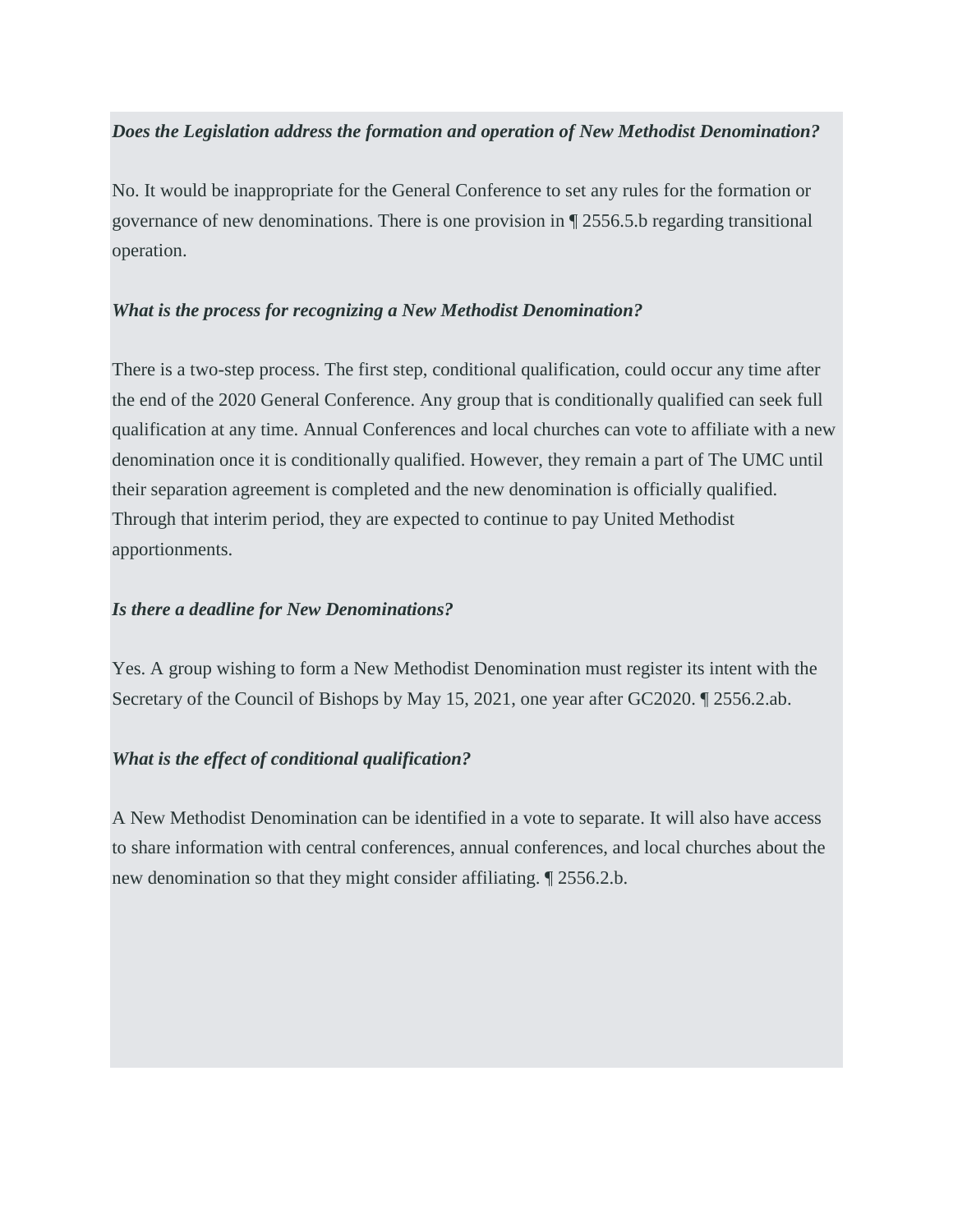#### *What are the criteria for qualifying as a New Methodist Denomination?*

A distinct legal existence; a definite and distinct ecclesiastical governance structure; a minimum of 100 UMC local churches that have voted to join them (or that are a part of an annual conference that has voted to join); and it must "follow doctrinal standards consistent with the Articles of Religion of The Methodist Church, the Confession of Faith of the Evangelical United Brethren Church and the General Rules of the Methodist Church, as set out in ¶ 104 of the *Book of Discipline*." It will be within the discretion of Wespath to determine whether a New Methodist Denomination or its entities can assume pension liabilities. ¶ 2556.2.c.

#### *How does the legislation facilitate New Methodist Denomination?*

- 1. Property. The key provision in the Protocol is that, subject to various protections, the UMC relinquishes the trust clause and central conferences, annual conferences and local churches can retain their real and personal property.
- 2. Financial Resources. The legislation implements the provisions of the Protocol to provide \$25 million to Traditional denominations; and \$2 million as seed money to other new denominations.
- 3. Ability to Assume Pension Liabilities. The benefits provisions incorporate concepts from current or proposed Wespath legislation on the process for New Methodist Denomination to assume pension liabilities, thus avoiding the need for local churches or annual conferences to pay withdrawal liability.
- 4. Ecumenical Agreements. New Methodist Denominations will be offered the opportunity to enter into ecumenical agreements with the Council of Bishops for shared mission and other purposes. The legislation sets out some of the types of issues that could be covered. The approval of the General Conference is not needed unless it would involve "full communion" or permanent membership in a new ecumenical organization. ¶ 2556.9.
- 5. Ability to Negotiate and Work Directly with other UMC Entities. New Methodist Denominations have the right to contract for services with or enter into missional agreement with any UMC Boards and Agencies. Other Affiliated Institutions can have relationships to the extent their own procedures permit this. ¶ 2556.11.b.c.
- 6. Copyright. New Methodist Denominations have the right to borrow provisions and language from the *Book of Discipline*.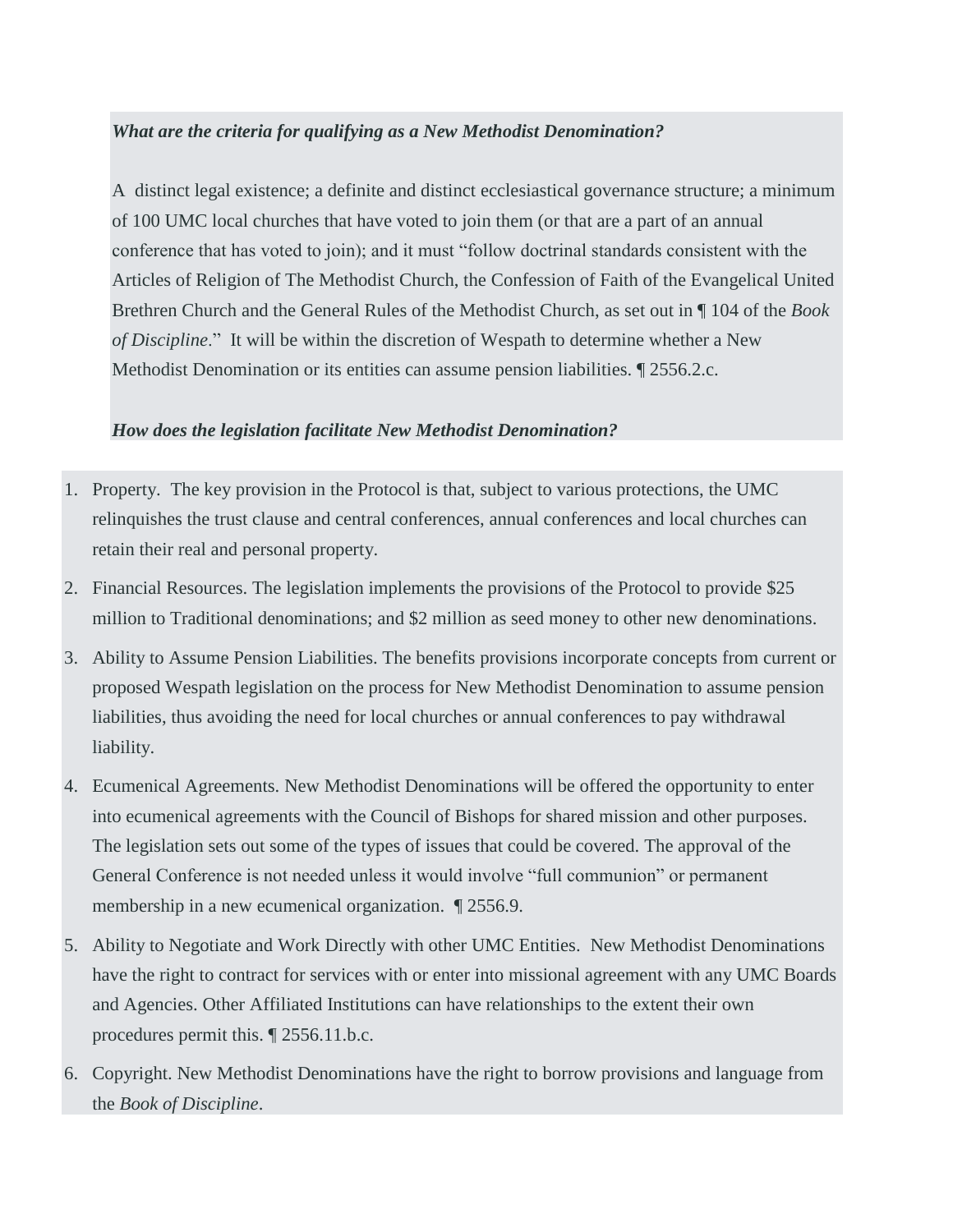## *Do New Methodist Denominations have the right to use The United Methodist Church name and Logo?*

This legislation does *not* give separating churches or entitles the right to use the UMC name, insignia and other trademarks and intellectual property. The General Council on Finance and Administration has responsibility to protect those trademarks and shall enforce current rules for their use. ¶ 2556.9.b.vi. Local churches can continue to use their names during a six-month interim period after separation. ¶ 2556.5.c.

#### *How will the payments that are specified in the Protocol be made?*

The Protocol included \$25 million to support new Traditionalist Methodist denominations, and \$2 million to be escrowed for payment to potential other New Methodist Denominations. These figures were determined after review of the financial health of the church, and discussion with experts from GCFA and the Connectional Table. It was agreed as a part of this financial settlement that no further claim would be made by New Denominations receiving any funds on any properties or assets retained by the post-separation United Methodist Church. Agreeing to this will be part of the agreement made before any funds are distributed. ¶ 2556.10.iv; ¶ 2556.15.

The legislation provides some process details. The General Conference would commit to payment, and GCFA, in consultation with the Connectional Table and general boards and agencies, would determine the source of the funds. GCFA would establish procedures. No payments will be made prior to May 16, 2021 when all New Denominations have identified themselves to the secretary of the Council of Bishops. No payments will be made until a New Denomination has qualified. The payments to qualified Traditionalist Methodist Denominations would be paid out over the 2021-2024 quadrennium, not less than \$6,250,000 per calendar year. If there is more than one qualified Traditionalist Methodist Denomination, the funds will be divided in proportion to their respective membership. A similar process will be used with other New Methodist Denominations. If more than one new denomination seeks funds, the Connectional Table, in consultation with GCFA and the leaders, will work out the allocation. ¶ 2556.10.b.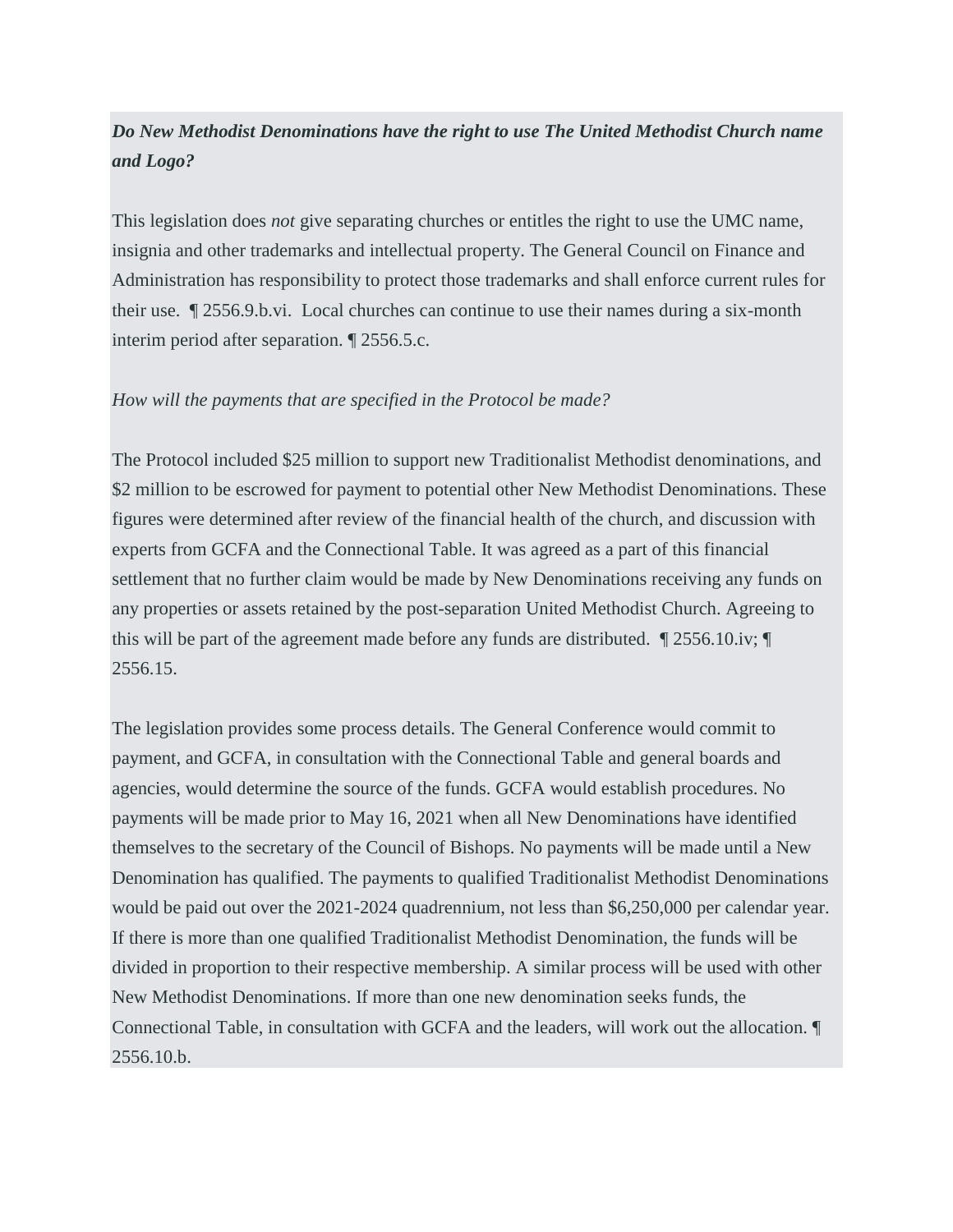#### *Are their conditions on who can receive these funds?*

Yes. Requests can only be made by a New Methodist Denomination that is qualified under ¶ 2556.2.c(i-iv). In addition, the New Methodist Denomination must be a party to all separation agreement for any central conference, annual conference or local church that joins them, and must, alone or with other parties to those agreements, assume all liabilities, and provide full indemnification to and insurance for the annual conference and other United Methodist Church entities, as specified in those separation agreements ¶ 2556.10.b.iv. While these requirements are stated elsewhere, this provision conditions payments on meeting those obligations.

## **BASICS ON VOTING ON SEPARATION**

This section addresses the questions on voting thresholds and generic questions on the process that leads up to a vote and on voting.

#### *What is the process for separation?*

While the details differ, the steps of the process are basically the same for central conferences, annual conferences and local churches:

- 1. Initiating a vote.
- 2. Deliberation and voting
- 3. Negotiating a Separation Agreement
- 4. Executing the agreement and logistics of separation.

#### *Does everyone have to vote?*

No. No one has to vote to stay in the United Methodist Church (except for in the case of an entity that chooses not to follow the lead of their annual conference. Central Conferences, annual conferences and local churches only need to take a vote if there is sufficient support from members to seek a vote to separate. If no vote is requested, or if the vote to separate fails, then by default they remain in the United Methodist Church.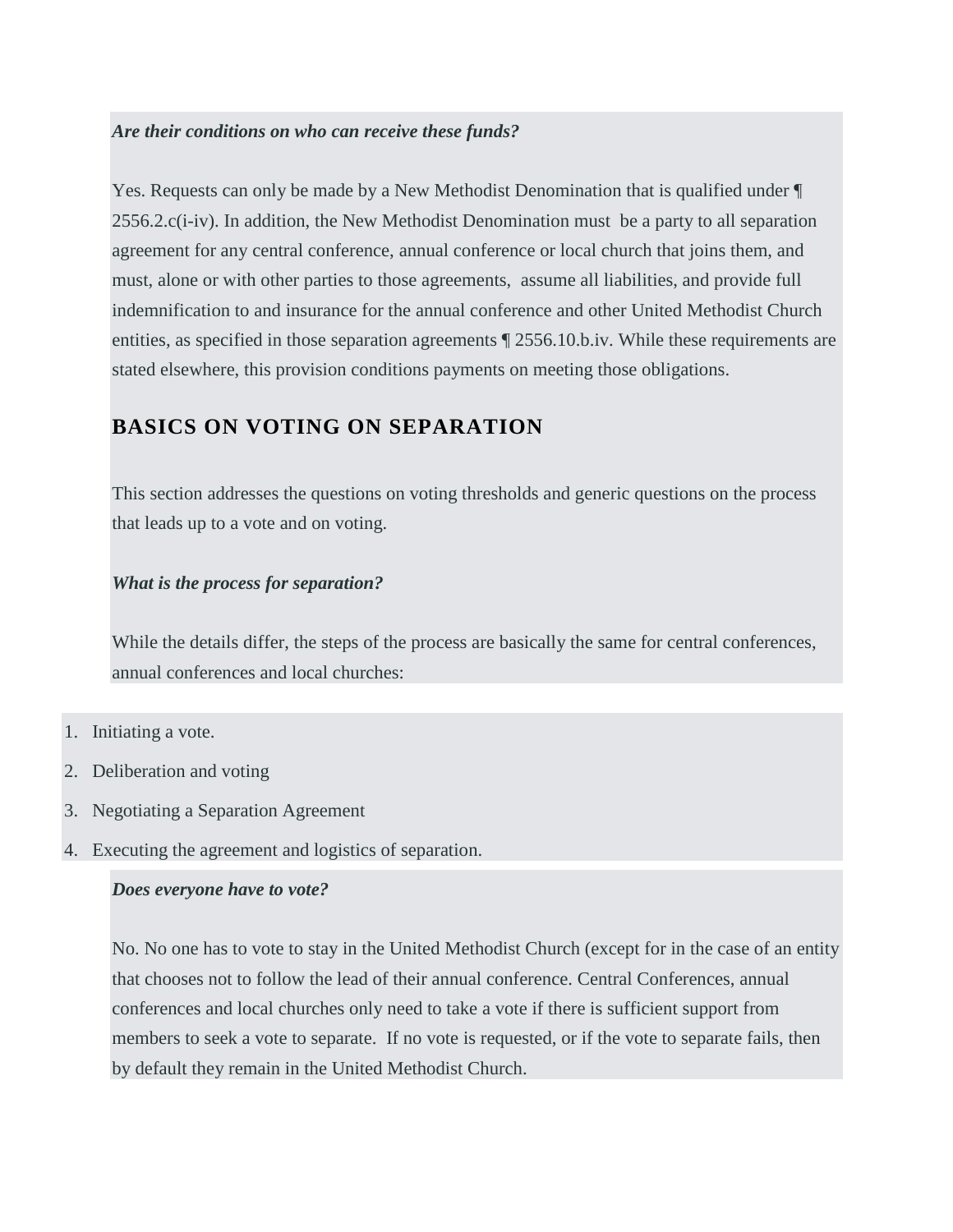*If the vote fails at the Annual Conference, can a local church make a different decision?* Yes. The leadership in the local church can make the decision to have vote. The process for that vote is specified in the legislation.

#### *Does any local church have to leave against their will?*

No. If a local church disagrees with the decision of its central conference or annual conference to separate from the United Methodist Church, it can vote to stay.

#### *What are the voting thresholds to separate?*

Central Conference - A central conference can vote to separate by a two-thirds vote of the members present and voting. Annual conferences can vote to separate by a 57% vote of the laity and clergy members present and voting

Local Church - At the local church level, the church council is the only entity that can request that a church conference be called to discuss and vote on proposed separation to form or join a New Methodist Denomination. The church council decides whether that vote must be by 2/3 or a simple majority of those present and voting at the church conference.

#### *The legislation sometimes refers to "alignment". What does that mean?*

The Protocol is designed to enable and facilitate the formations of New Methodist Denominations and reformation of The United Methodist Church. Unlike some of the other proposed legislative plans, annual conferences and local churches are not required to vote to join or "align" with a particular denomination. However, a decision by a local church council to not take a vote, or the defeat of a vote to separate, or a vote to remain in The United Methodist Church after an annual conference votes to leave, are all essentially a decision to stay in the United Methodist Church. These votes, like votes to separate and join a particular denomination, can be characterized as "alignment" with a denomination.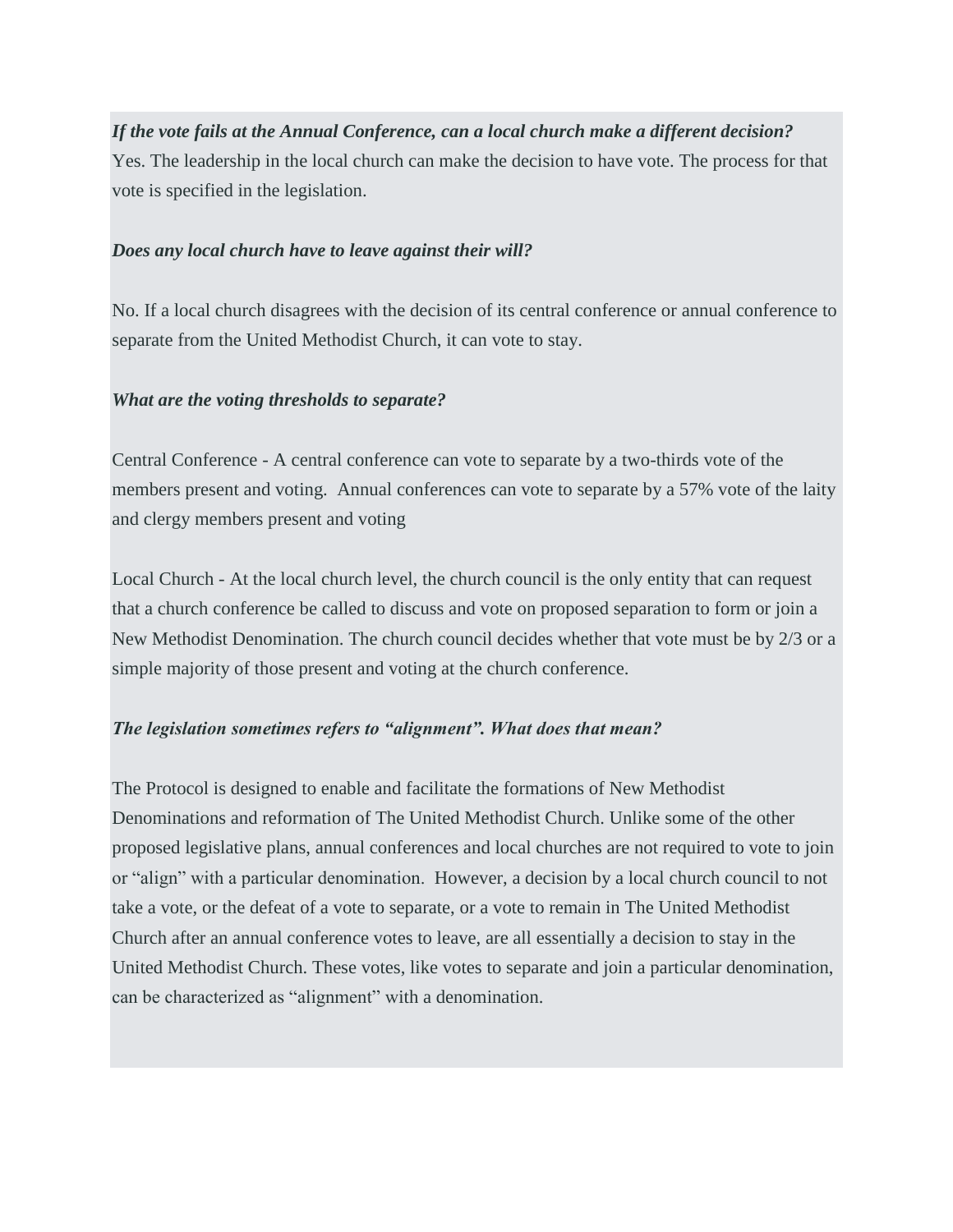#### *What other entries can vote?*

Wesley Foundations or other worshipping communities that are not local churches shall be considered as local churches under the paragraphs authorizing votes for separation.

#### *Are there rules for the church conferences?*

A District Superintendent must call a church conference to be held within 60 days of a request by a church council. Otherwise, the usual procedures in the *Book of Discipline* for church. conferences are followed.

#### *Do motions to separate need to state that they are separating over LGBTQ issues?*

No. Unlike the current provisions for disaffiliation in  $\P$  2553, there is no need for central conferences, annual conferences or local churches to state why they wish to separate. This avoids the risk of internal disputes claiming that the motive for separation did not meet a limited purpose.

#### *Do motions to separate need to identify the New Methodist Denomination?*

Yes. A vote on motion for a "different affiliation" (see  $\parallel$  2556.4.c) assumes that those voting will have information on the New Methodist Denomination that they are voting to form or join.

### **VOTING PROCESS**

This section addresses questions on the voting process specific to central conferences, annual conferences, and local churches.

#### *What is the voting process?*

The legislation has separate processes for voting to separate outside the United States, ¶ 2556.3, and inside the United States, ¶ 2556.4. While there are many similarities, there are differences.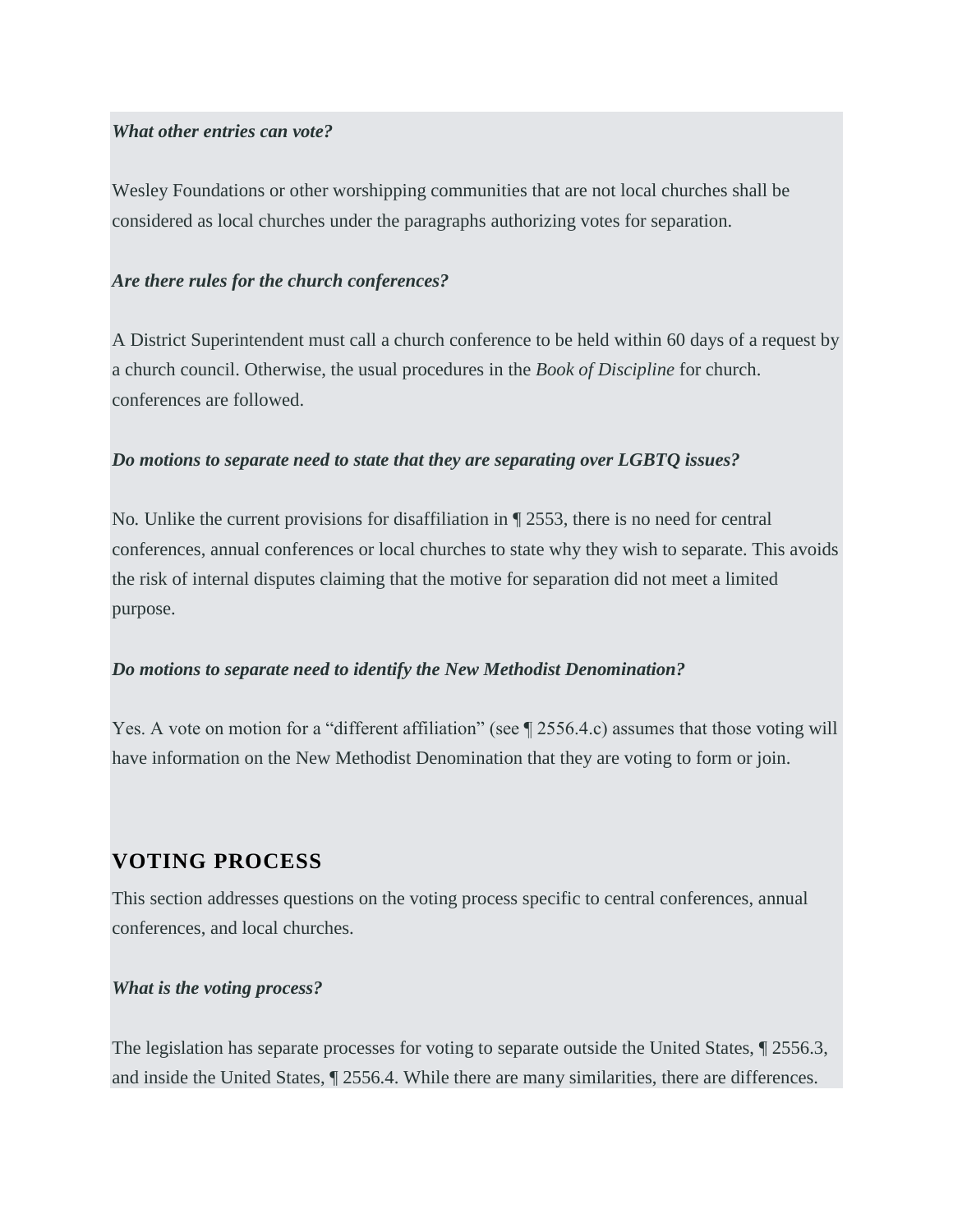Outside the United States

At the central conference level, a vote to separate may be triggered by either that central conference's own procedures, or a motion supported by one-fifth of its members present and voting. A vote to separate must be approved by two-thirds. The deadline is December 31, 2021. ¶ 2556.3.a

At the annual conference level, a vote to separate many be triggered by either that conference's own procedures, or a motion supported by one-fifth of its members present and voting. A vote to separate must be approved by 57 percent of the lay and clergy members. The same process is used if an annual conference wants to vote to stay in the United Methodist Church after its central conference votes to separate. The deadline is December 31, 2021. ¶ 2556.3.b.

At the local church level, a vote is triggered by a decision of the church council to submit this to a vote at a church conference. The church council decides the voting threshold. The same process is used if a local church wants to vote to stay in the United Methodist Church after its annual conference votes to separate. The deadline is December 31, 2024. ¶ 2556.3.d. This decision does not require approval by the annual conference. ¶ 2556.3.e.

#### Inside the United States

At the annual conference level, a vote to separate many be triggered by either that conference's own procedures, or a motion supported by one-fifth of its members present and voting. A vote to separate must be approved by 57 percent of the lay and clergy members. The same process is used if an annual conference wants to vote to stay in the United Methodist Church after its central conference votes to separate. The deadline is July 1, 2021. ¶ 2556.4.a.

At the local church level, a vote to separate is triggered by a decision of the church council to submit this to a vote at a church conference. The church council decides the voting threshold. The same process is used if a local church wants to vote to stay in the United Methodist Church after its annual conference votes to separate. The deadline is December 31, 2024. ¶ 2556.4.c. This decision does not require approval by the annual conference. ¶ 2556.4.d.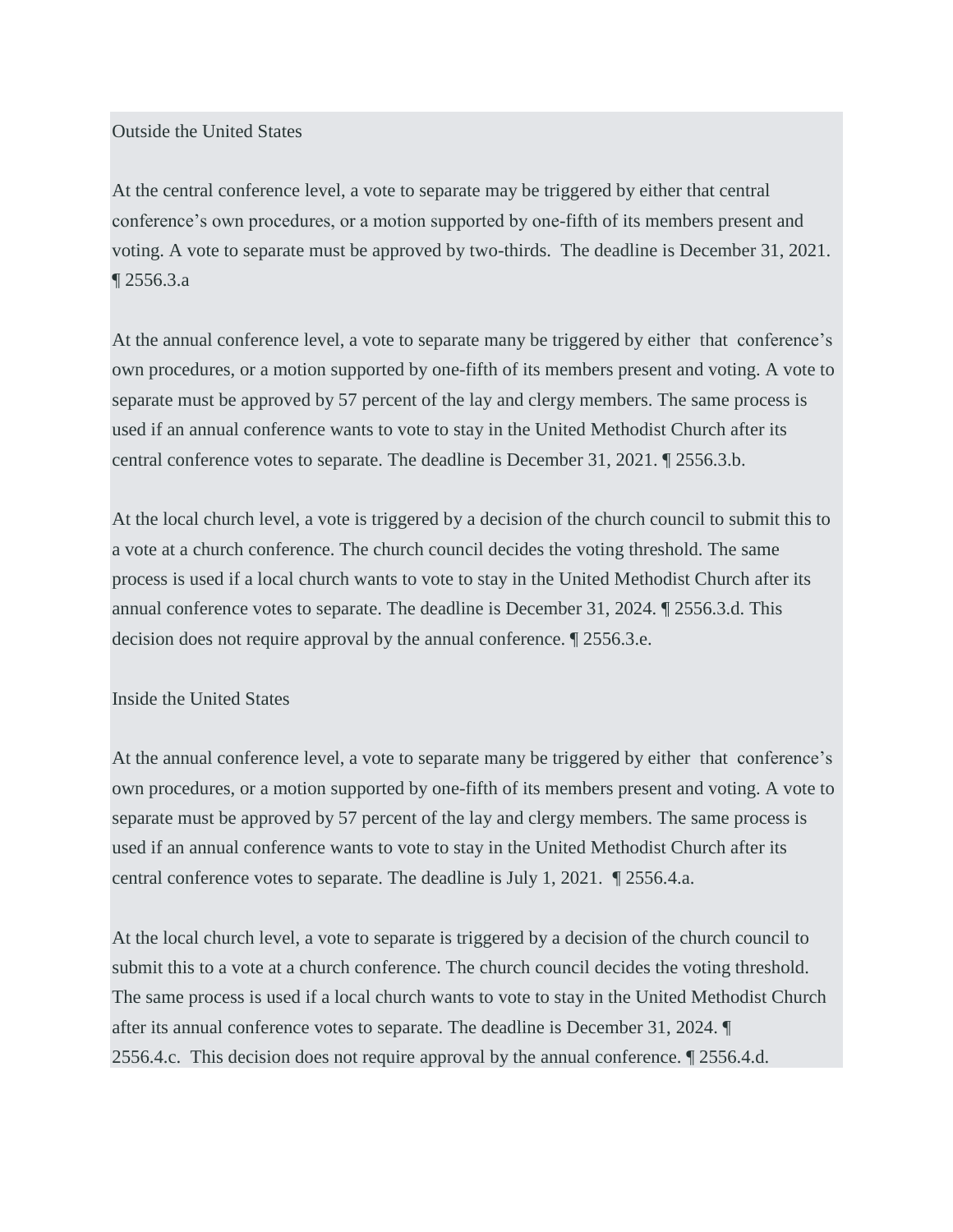#### *Can local churches or annual conferences change their minds after the vote?*

There is no provision in the legislation for a re-vote. The Protocol Team did not want to encourage conflict within local churches or conferences. If for any reason the separation cannot be completed by the separation date, then by default the conference or local church stays in the United Methodist Church.

*Will the Protocol Team or the Council of Bishops be publishing guidelines for churches on what to consider in a discernment process of whether or not to make a decision that is different from their Annual Conference?*

The Protocol Team and Council of Bishops have no plans for creating such a document. Some caucus groups or annual conference teams may create some guidance. The Protocol Team recognized that local churches would have to consider many factors such as: how to replace those services currently provided through United Methodist Boards and Agencies, impact of leaving the UMC on the mission and ministry of the local church, allegiances in The UMC, ecumenical agreements across the New Methodist Denominations, etc., in making a decision and wanted to make sure they had plenty of time to do so. A local church has until December 2024 to make an alignment decision.

### **SEPARATION AGREEMENTS**

This section defines the separation agreement that must be put in place before an entity separates, the parties to that agreement and the responsibilities each has in the agreement.

#### *What are the separation agreements and why are they important?*

There are two key components needed for a gracious separation and avoiding litigation: that those separating be permitted to keep their property, without enforcement of the trust clause; and that they either pay off or take with them all of their liabilities.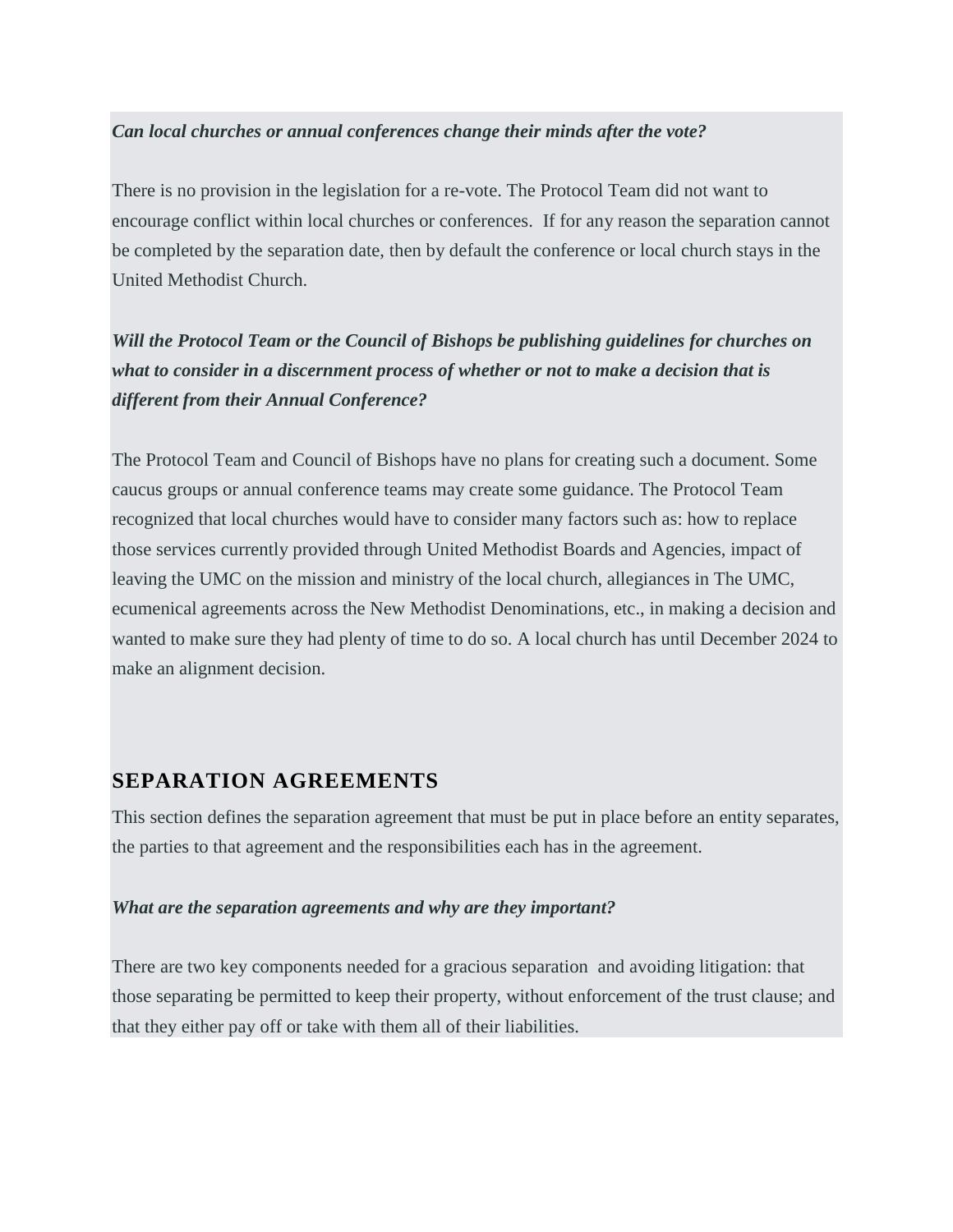These are not simple issues. Central conferences, annual conferences, their Districts and local churches all have real estate, bank accounts, personal property, restricted gifts and other assets. Many of them have entities that they control, or entities that have arrangements (such as preschools or local non-profits). The ownership of real estate and other property may be subject to liens and mortgages. They may or may not already have a legal status (such as a  $501(c)(3)$ ). Their ability to transfer property will depend on national, state or local laws. Their liabilities may include loans, mortgages or other contracts. Potential liabilities may include existing or futures claims by employees, members of the congregation or others, ranging from a wrongful discharge claim or slip and fall to allegation of clergy sexual abuse.

The purpose of the separation agreements is to ensure that all assets and liabilities are transferred, to protect the parties from future claims based on the acts of other parties, and to work out all of the other legal and practical issues that may arise with a separating entity.

#### *Who are the parties to these agreements?*

Every central conference, annual conference or local church that is separating on its own (and not part of a central conference or annual conference) must have a separation agreement. If that entity does not have a legal existence and cannot enter into contracts, it must create an entity that can do so. The party representing the UMC's interests will be either GCFA or the annual conference. The New Methodist Denomination or its administrative entity will also be a party.

#### *Are there required payments to the UMC?*

There are no new payments required on separation. Pension liabilities must be either paid or assumed by the New Methodist Denomination under the Wespath provisions in the legislation. So must any health insurance payments or property insurance payments as applicable. Local churches are expected to continue to pay their apportionments through the separation date but cannot be required to pay other past due or any future apportionments. An annual conference may, but does not have to, ensure that other liabilities to annual conference entities (such as loans) under contracts or agreements are paid or retained or assumed by the successor. The agreement must provide that liabilities to other UMC entities, under any contracts or agreements are either paid, retained or assumed.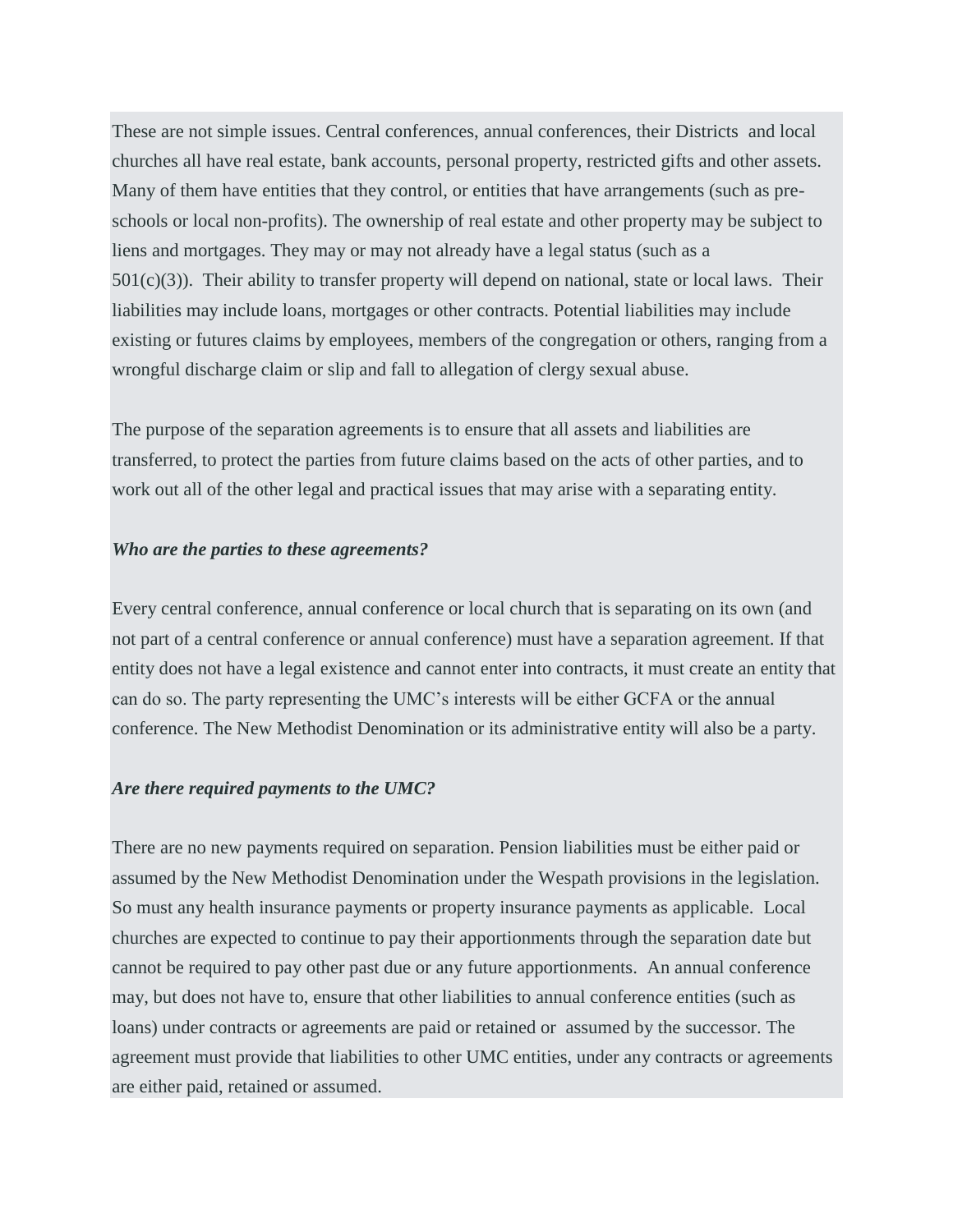#### *What are the key provisions regarding transfer of property and liabilities?*

The transfer of property must be to a legal entity. GCFA must be satisfied that third-party creditors have been paid or have agreed to let the new entity assume any loans or contracts. Pension liabilities must be paid or assumed under Wespath rules. Other liabilities must be paid or assumed to the satisfaction of GCFA. The separating entity and the New Methodist Denomination must agree to fully indemnify and defend the relevant UMC entities from all assumed liabilities and provide insurance for any current or future claims relating to those liabilities. This goes both ways. An appropriate UMC entity will agree to indemnify and provide insurance to the separating entity and the New Methodist Denomination relating to claims of those local churches or annual conferences staying in the United Methodist Church.

#### *What are separation dates?*

Every agreement must specify a date the entity will separate. This should be within six months after the vote. If the parties need more time they can extend that date, but no more than a total of 18 months after the vote to separate.

The separation date is the date that all assets and liabilities transfer and the UMC releases its rights under the trust clause. As of that date the entity is no longer under the authority of the United Methodist Church. The separating entity and their controlled entities can no longer use the group tax exemption.

#### *What happens to property in the name of the United Methodist Church***?**

If a separating central conference, annual conference or local church has property that belongs to other UMC entities, those must be returned unless the parties agree otherwise. Many separating entities will have restricted assets that were donated in the name of a United Methodist entity. The separating entity might need to get legal permission to transfer that property. The United Methodist Church and its controlled or affiliated entities will not challenge or contest ownership claiming the donation was for a particular purpose.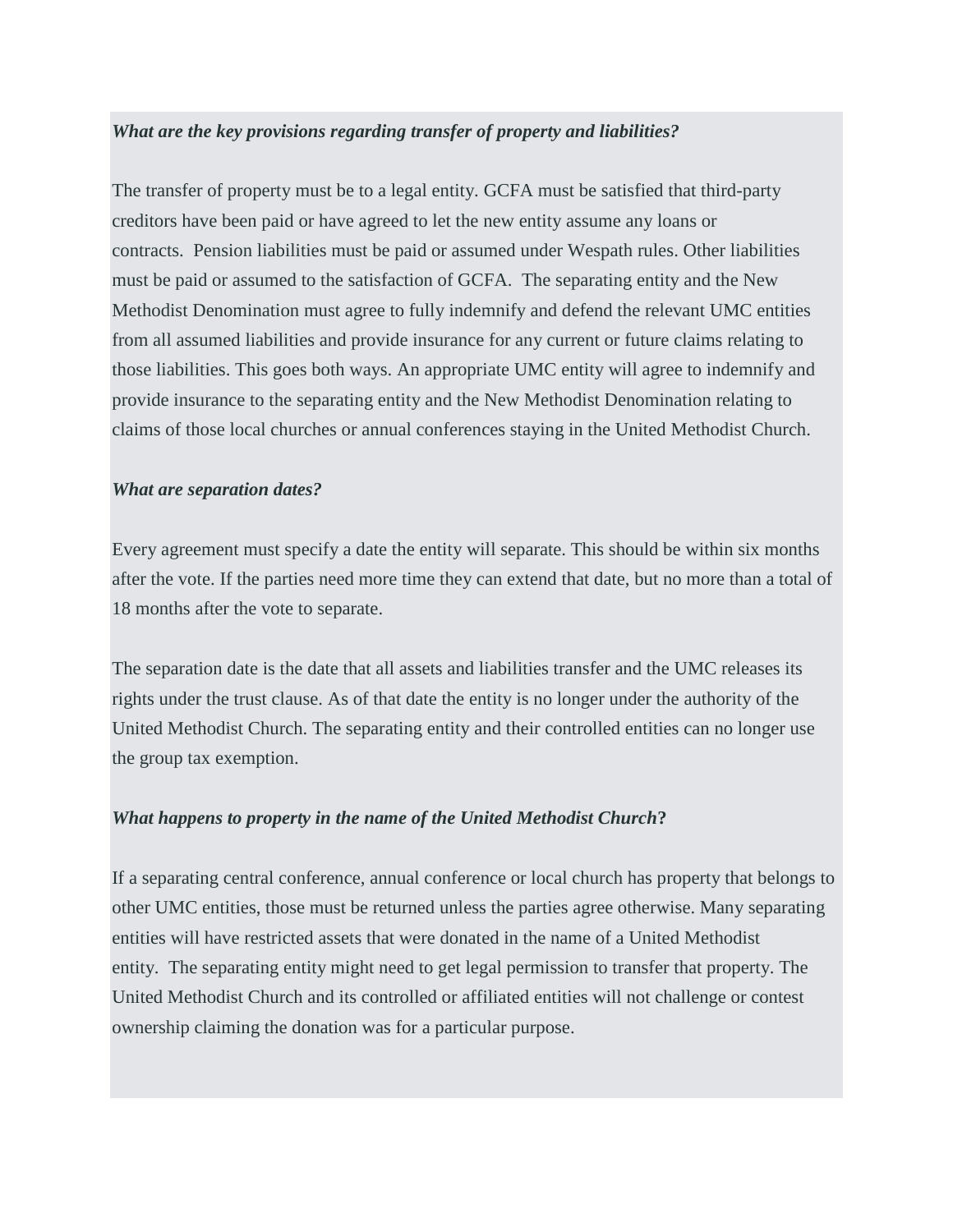#### *What is the negotiation process?*

GCFA will negotiate and must approve separation agreements with central conferences and annual conferences. A central conference separation agreement would include all of its annual conferences, and all of their districts, local churches, and all other controlled entities. An annual conference agreement would include all of its districts, local churches and their respective controlled entities, except for those annual conferences or local churches that have voted to stay in the United Methodist Church.

Local churches separating when their annual conference remains in the united Methodist Church will have separation agreements with their annual conference, unless an ecumenical agreement with the New Methodist Denomination has a different process. ¶ 2556.7.c. While the annual conference does not need to approve the separation agreement, the board of trustees of the applicable annual conference, with the advice of others, will have the responsibility to negotiate the terms of the separation agreements with local churches, and to ensure that the separation agreements address any issues unique to an annual conference or a particular local church or applicable laws. While GCFA or the annual conference may develop standard terms, they are likely to be many individual issues that need to be addressed in a particular separation agreement.

#### *This sounds complicated. Is it?*

It depends*.* For some local churches, if all they need to do under local law is a name change, and they have little or no debt, the process might be simple. An annual conference agreement would be more complicated because it would need to ensure that all liabilities of its districts and local churches can be retained, and third-party creditors satisfied.

#### *What happens after the separation date?*

On the separation date, a central conference, annual conference or local church ceases to be under the control of the United Methodist Church. What happens next will be determined by the policies and procedures of the New Methodist Denomination they join.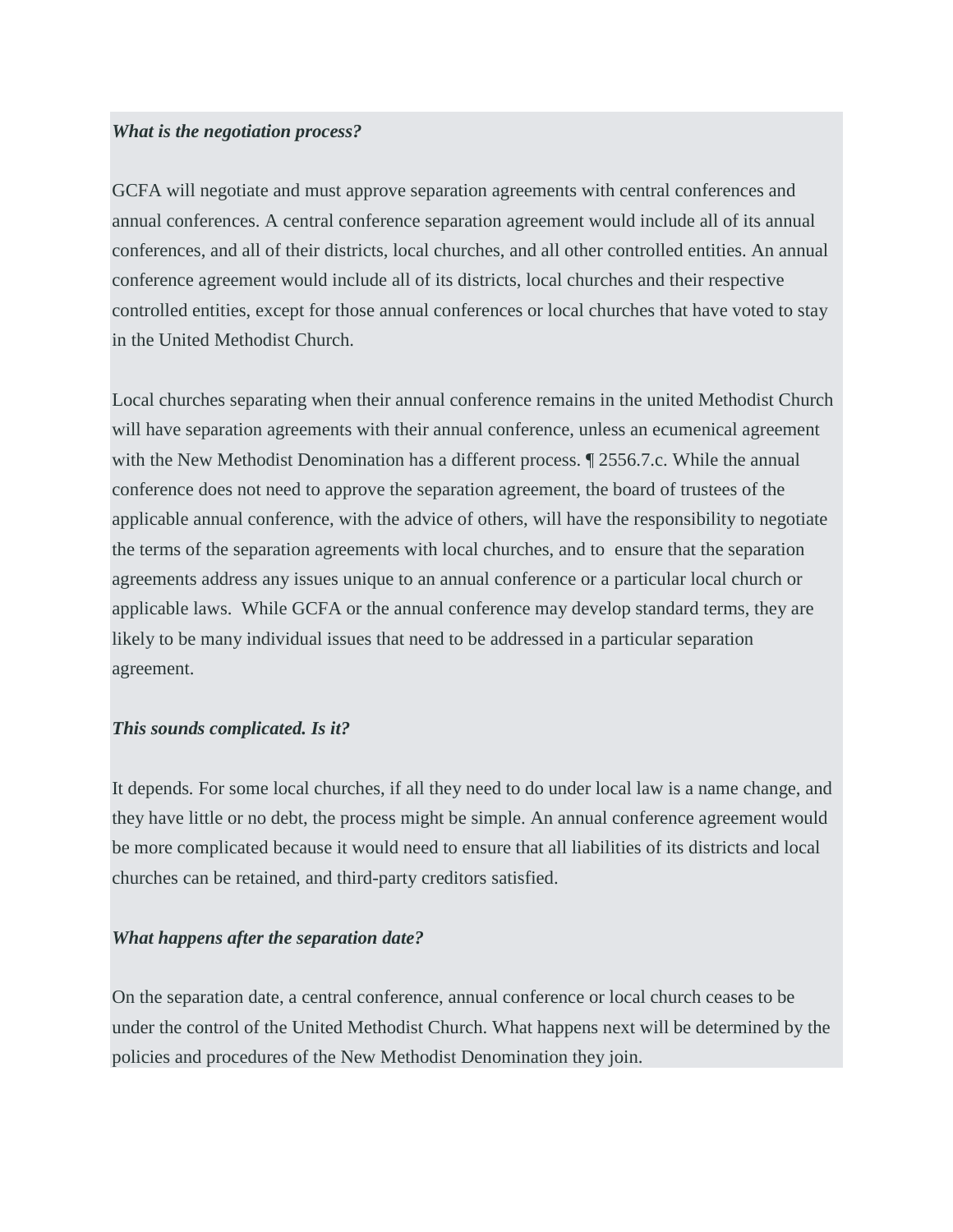## **TIMELINE**

This section addresses the timeline for the Protocol legislation. It repeats dates that are in the legislation.

#### *What are the deadlines and timeline?*

The Legislation includes a summary of the key deadlines for separation

May 15, 2020 – Adjournment of General Conference. All provisions go into effect and central conferences, annual conferences, and local churches may begin the process of aligning with a New Methodist Denomination

January 1, 2021 – Any New Methodist Denominations that have already been legally constituted may begin to function with those annual conferences and local churches that have separated from and are no longer under the authority of The United Methodist Church

January 1, 2021 – Apportionments are set by, and paid to, any New Methodist Denomination for those churches who have decided to align with it, unless the separation date is later.

May 15, 2021 – Deadline for leadership groups to register with the Council of Bishops their intent to form a New Methodist Denomination under this paragraph

July 1, 2021 – Deadline for annual conferences in the United States to vote to align with a New Methodist Denomination

July 1, 2021 – Deadline for bishops to notify their authorities of a desire to align with a New Methodist Denomination

July 1, 2021 – Deadline for clergy in the U.S. to notify their bishop and other authorities of a desire to align with a different Methodist denomination from that of their annual conference

December 31, 2021 – Deadline for central conferences to vote to align with a New Methodist **Denomination**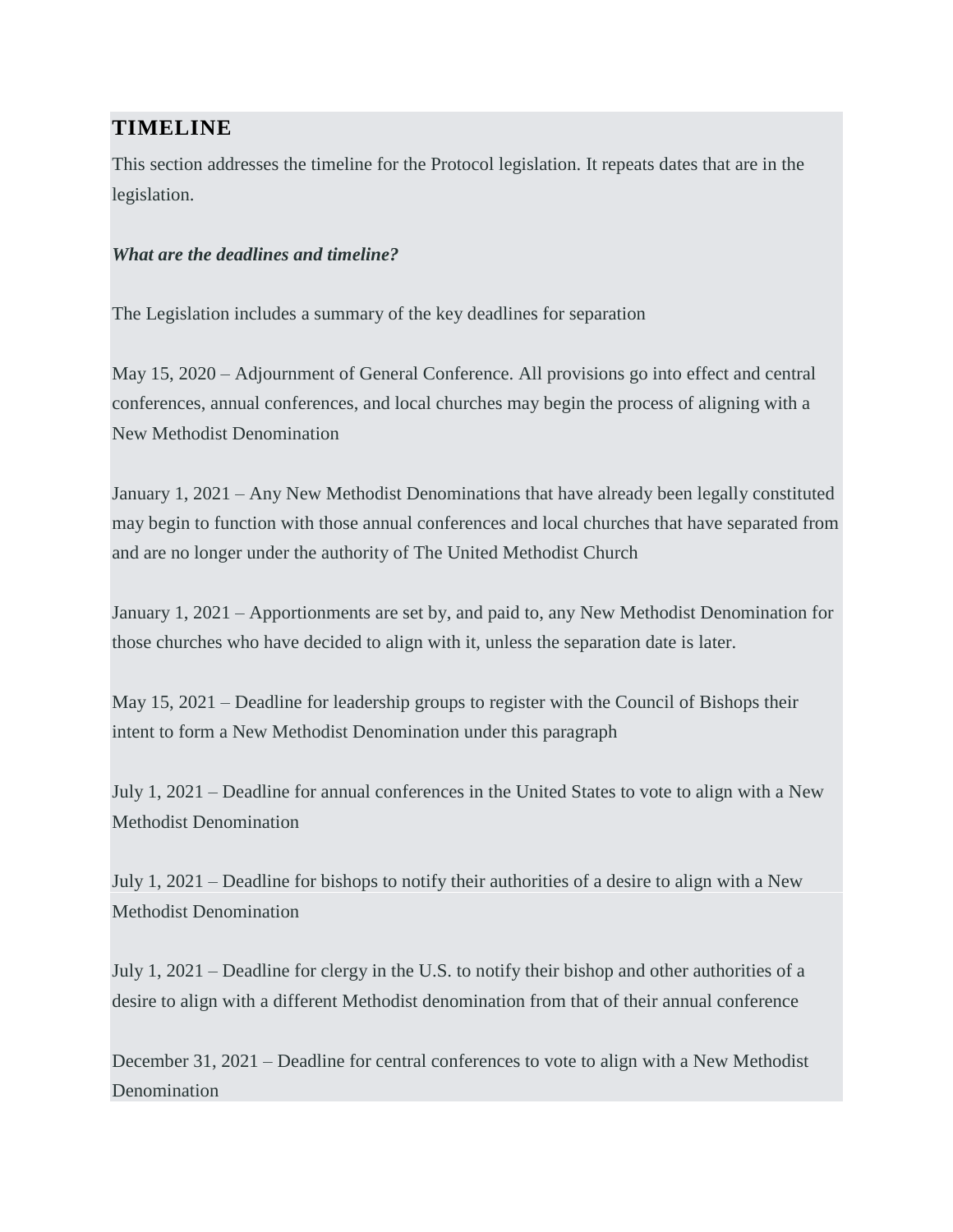July 1, 2022 – Deadline for annual conferences outside the United States to vote to align with a different Methodist denomination from that of their central conference

July 1, 2022 – Deadline for clergy outside the United States to notify their bishop and other authorities of a desire to align with a different Methodist denomination from that of their annual conference

December 31, 2024 – Deadline for local churches to vote to align with a different Methodist denomination than their annual conference or to disaffiliate.

June 30, 2026 —Deadline for the completion of all local church separation agreements. ¶ 2556.18.

### **PENSION BENEFITS**

This section addresses questions related to UMC employee benefit plans and pensions.

#### *How does the legislation address employee benefit plans?*

The Protocol Team wants those forming or joining New Methodist Denominations to be able to participate in UMC benefit plans, and to ensure a smooth transition, so long as those separating assume responsibility for their share of unfunded pension liabilities. The provision in ¶2556.8 on employee benefit plans was drafted by Wespath, with input by others. Some of the provisions are already in ¶ 433, and others are in legislation that has been proposed for GC2020. All relevant provisions are contained in this subparagraph.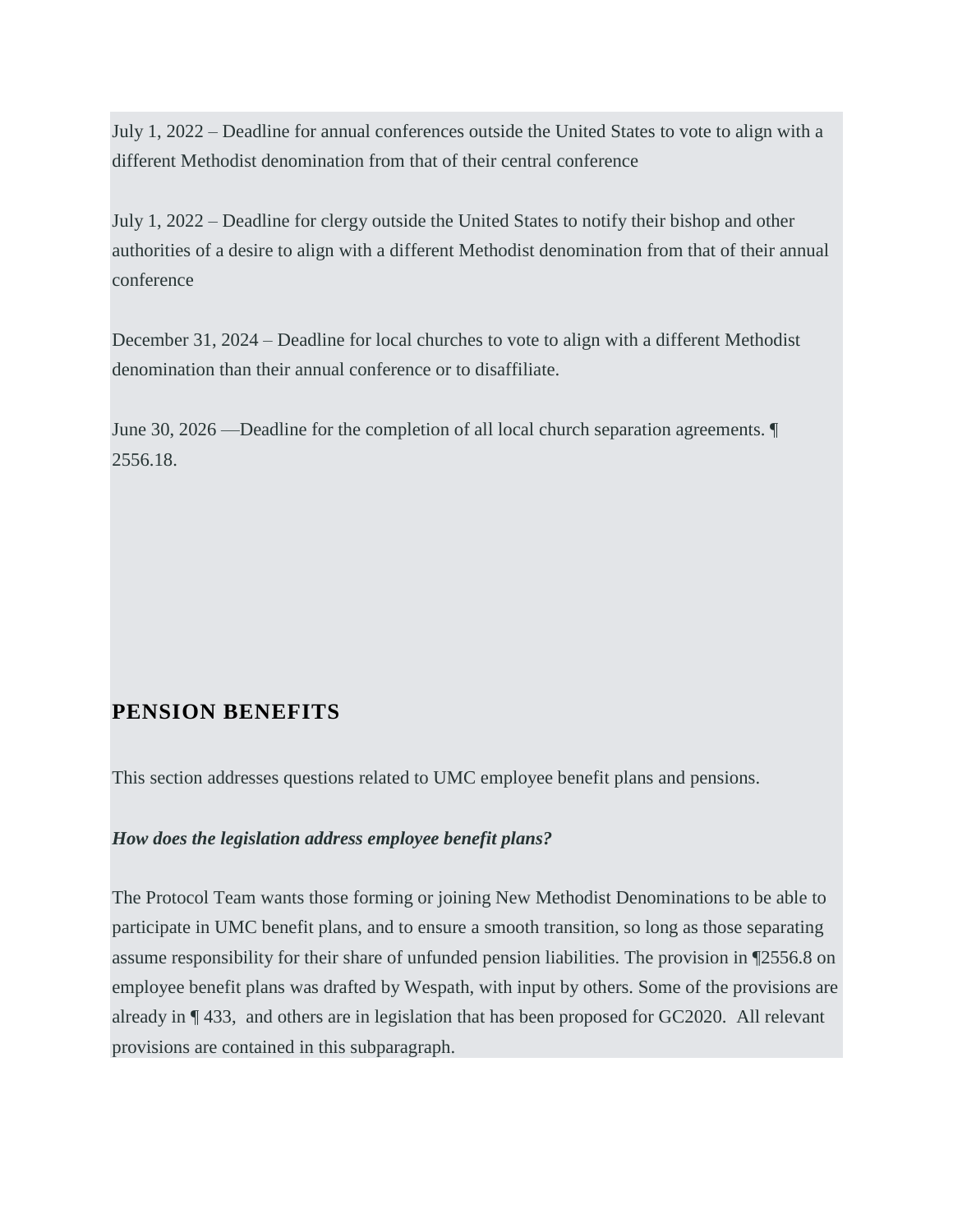Clergy and other employees of New Methodist Denominations will continue to be able to participate in the UMC employee benefit plans if their new entities choose to do so. The New Methodist Denomination will be able to sponsor the spun-off portion of the Clergy Retirement Security Program. The New Methodist Denomination or its entities, including local churches, will be able to sponsor the voluntary employee benefit plans, which include retirement, health, and welfare plans , through the General Board of Pension and Health Benefits (Wespath) under the *Book of Discipline.* ¶2556.8.a. There are separate provisions for the central conference pension program. ¶2556.8.b.

There are detailed provisions for when Wespath will allow New Methodist Denominations (or their entities) to assume pension withdrawal liability of annual conferences or local churches in the United States that join them. Such an assumption would avoid the need for annual conferences or local churches to pay withdrawal liability as a condition of separation. There are provisions for a "determination period" and transition prior to a "spin-off" of plans to a New Methodist Denomination. Wespath is empowered to take all appropriate actions. At the end of the determination period, Wespath would calculate and sequester the New Methodist Denomination's share of defined benefit plan assets and liabilities (i.e., assets and liabilities associated with the Clergy Retirement Security Program, Ministerial Pension Plan annuities, and the Pre-82 plan), and assign liabilities. If the New Methodist Denomination chooses not to (or does not have the capacity to) assume pension liabilities, then the New Methodist Denomination must pay withdrawal liabilities. There are also provisions allowing Wespath to act if the New Methodist Denomination fails to satisfy its obligations in the future. ¶2556.8.c.

#### **CLERGY**

This section addresses questions that clergy may have about how the separation impacts them and how they make a decision different from that of their local church or Annual Conference.

#### *What are the provisions regarding clergy?*

The Protocol Team recognizes that there will be a lot of concern by clergy on what will happen during this process. The legislation seeks to address the most common situations.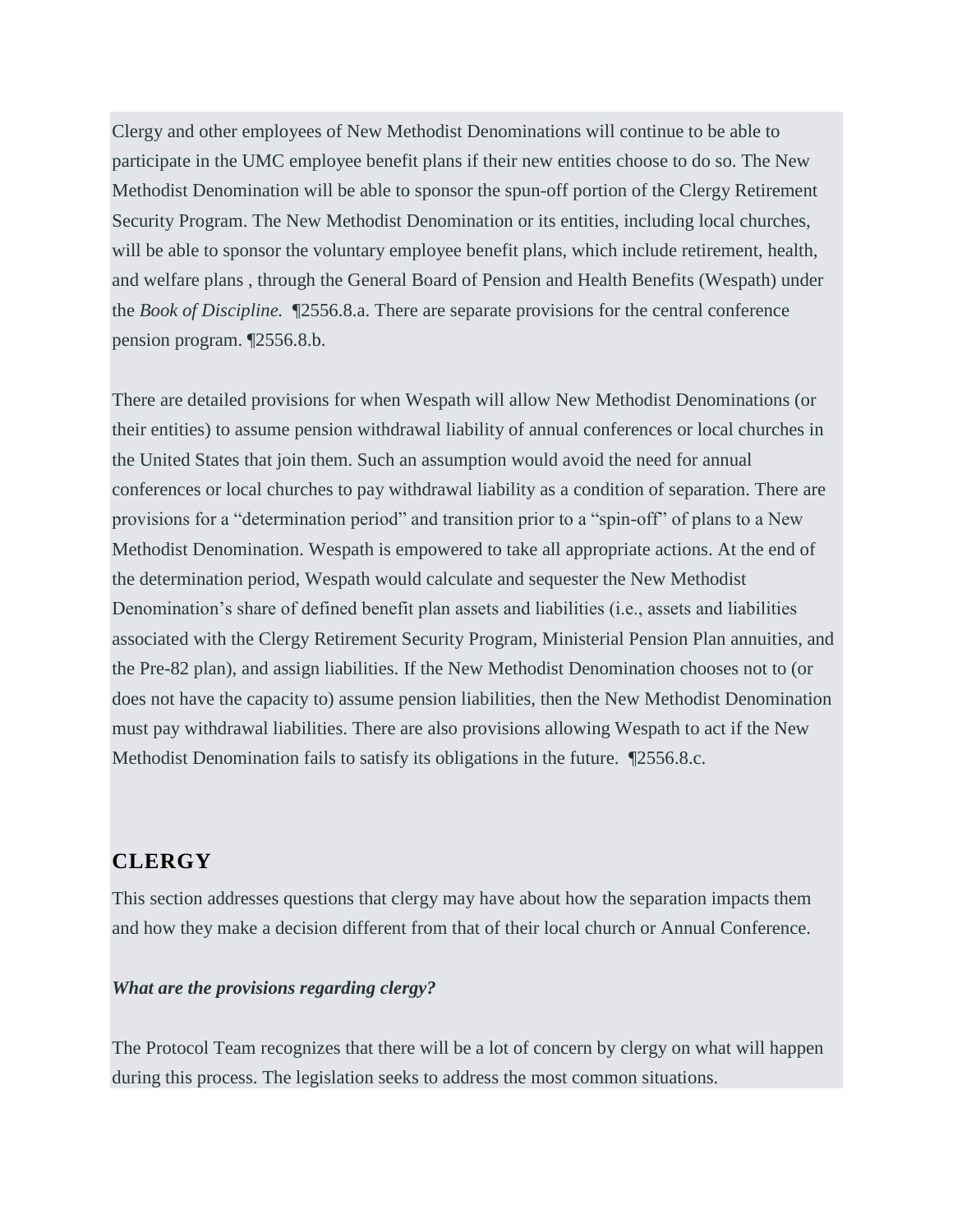#### *What happens to clergy who wish to remain in the United Methodist Church?*

Clergy shall by default remain members of their annual conference, unless they choose otherwise. If their central conference, annual conference or local church votes to separate, clergy wishing to stay must notify their District Superintend before the separation date. The United Methodist Church will comply with the provisions of the *Book of Discipline* regarding appointments at the time the clergy member makes known their intent to remain in The UMC. ¶2556.6.a.

#### *What happens to clergy who wish to leave the United Methodist Church?*

Clergy in central conferences, annual conferences or local churches that separate will by default go to the New Methodist Denomination, unless they choose otherwise. Absent such a vote, Clergy have until July 1, 2021 in the United States, and July 1, 2022 in the central conference, to decide to leave. ¶2556.6.a. There are administrative provisions for transitional appointments and transfer of files. After separation, clergy will be subject to the rules and procedures of the New Methodist Denomination, including its processes for appointments or assigning clergy.

Clergy members who are serving on the Boards of United Methodist boards and agencies or in other key positions will be required to resign their position immediately upon making it known that they will move to another denomination.

## *Will clergy members who wish to transfer to a New Methodist Denomination be guaranteed an appointment or assignment in that new denomination.*

New Methodist Denominations will make their own decisions about qualifications for clergy members. The Protocol Team recognizes that there is some anxiety around clergy transitions. It is expected that in most cases, clergy who wish to transfer will be able to do so, but the Protocol Team did not want to impose requirements on the New Methodist Denomination. This is an area where agreements may be made between the denominations once they are in place.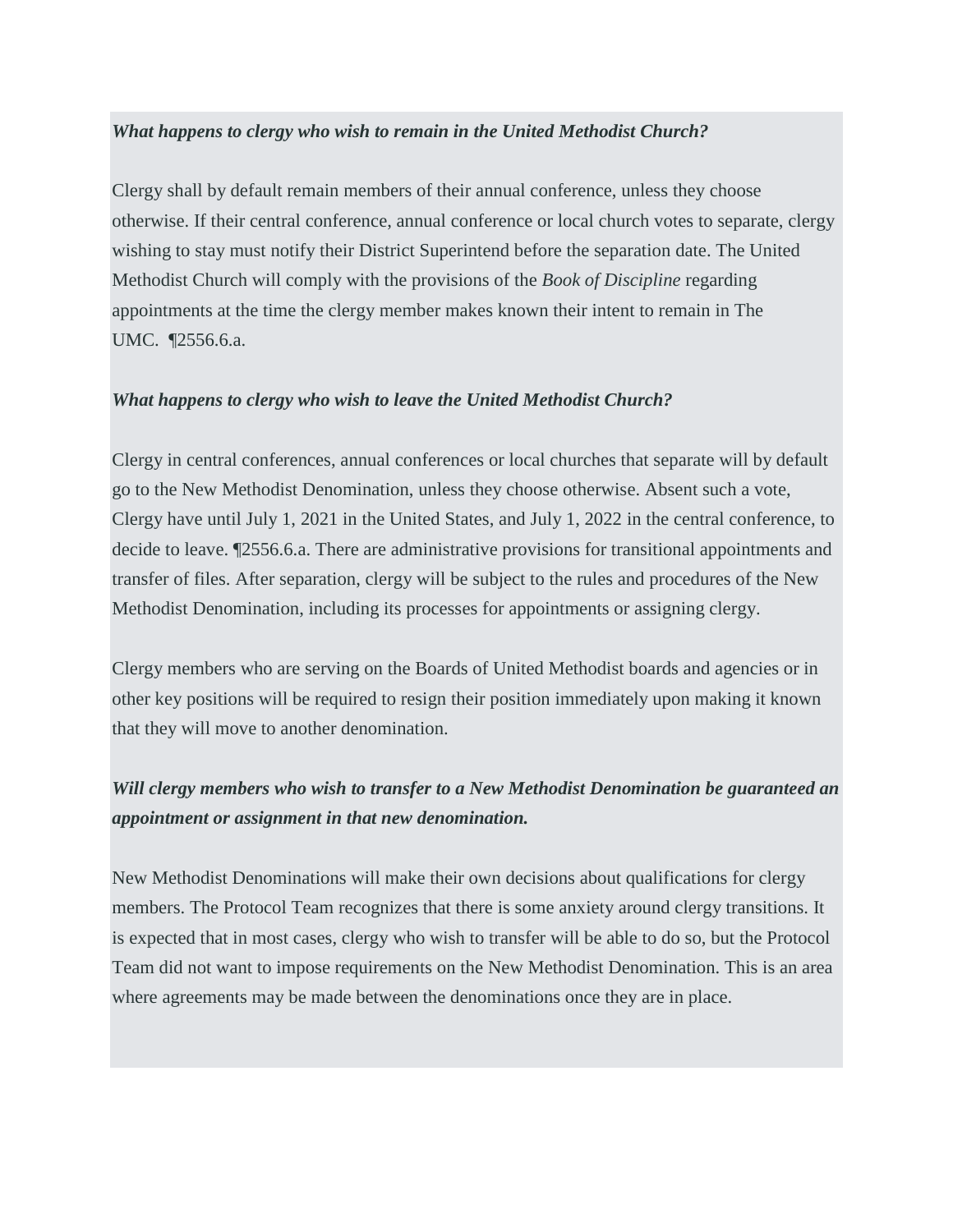#### *What about candidates in the process toward licensing, commissioning, or ordination?*

The Protocol Team is recommending that New Methodist Denominations "grandfather" them into their processes, but that is for the new denomination to decide. For those candidates remaining in the United Methodist Church, they will not need to repeat any steps, but may be affected by any restructuring.

#### *What about Bishops?*

Active and retired Bishops will remain in the United Methodist Church unless they choose otherwise. If they want to separate, they must so by July 1, 2021.

### **SEPARATION vs DISAFFILIATION**

This section addresses the process for churches who wish to disaffiliate rather than transfer to a New Methodist Denomination.

#### *Is there still a process for disaffiliation? Why?*

Yes. The Protocol wanted to continue the option for local churches to leave even if they did not want to form or join a New Methodist Denomination. This might be a preferred option for a local church that wishes to become independent, or to join some other denomination. The legislation contains a separate paragraph that would supersede ¶2553. There are pending challenges to the validity of ¶2553, and the Protocol Team wanted to make some of the disaffiliation processes and terms consistent with those for separation.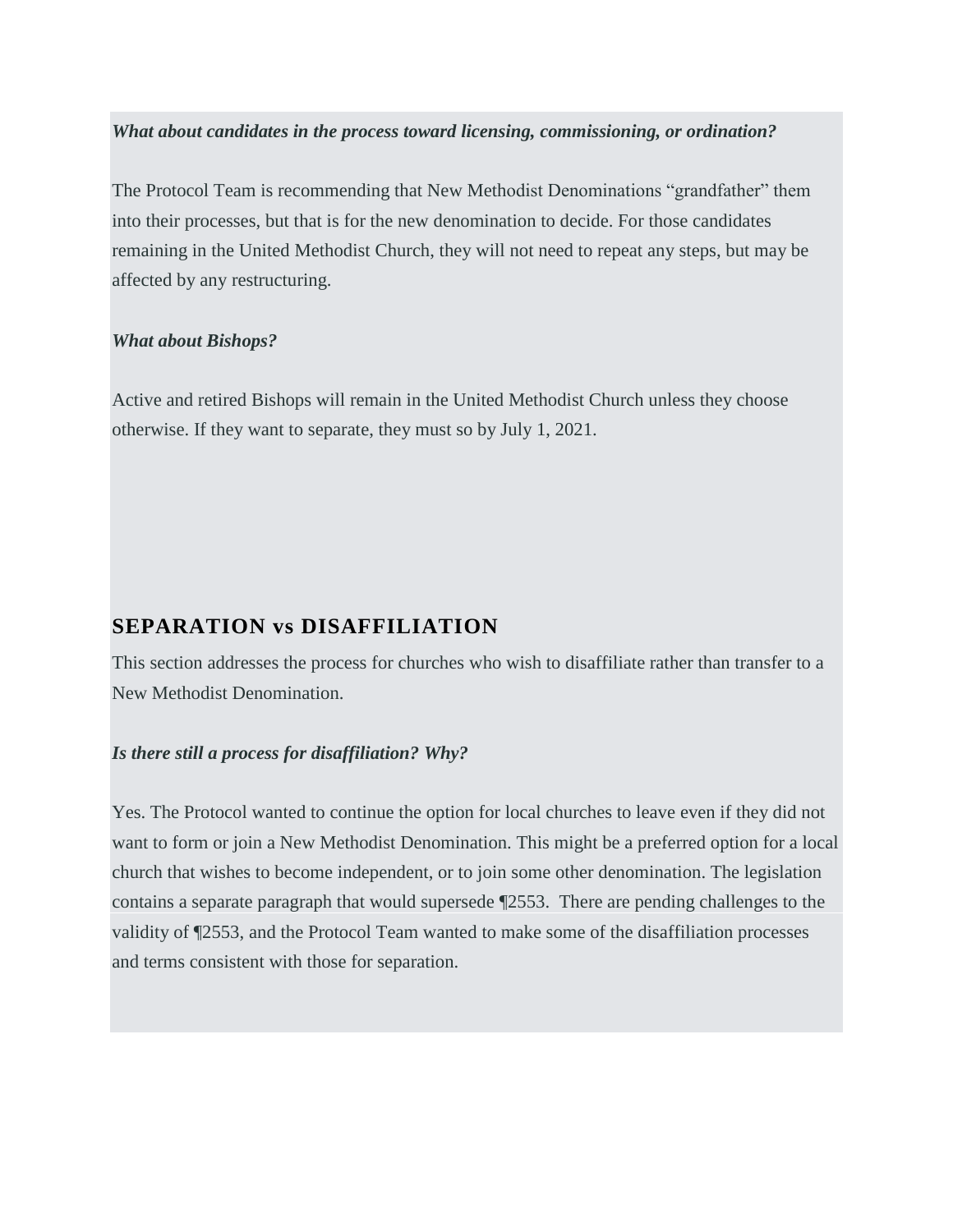## *What is different about disaffiliation and this process of annual conferences transferring to a New Denomination?*

The most important difference is that an annual conference must approve a local church's vote to disaffiliate. There are additional financial and other terms that an annual conference can impose. The deadline to disaffiliate is earlier than the deadline to separate. ¶2556.12. Disaffiliating churches will not be continuing ties with the United Methodist Church, as those in New Methodist Denominations are likely to do. They will usually have to pay in full their pension withdrawal liability.

# **FUNDS TO SUPPORT COMMUNITIES HISTORICALLY MARGINALIZED BY THE SIN OF RACISM IN THE UNITED STATES AND BY COLONIALISM**

This section addresses the funding that is to be budgeted for continued work with historically marginalize communities and Africa University.

#### *What is the purpose of these payments?*

The Protocol included \$39 million, payable over two quadrennia, to support communities historically marginalized by the sin of racism. This The goal of these earmarked funds is to strengthen ministries by and for Asian, Black, Hispanic-Latino, Native American, and Pacific Islander Communities, encourage the full participation of historically marginalized communities in the governance and decision-making of the church, and ensure that the vital work of training the next generation of leaders by Africa University will be maintained. The \$39 million is approximately the amount that has been budgeted for these types of programs over the past eight years. Historically these programs have been among the first to be cut when revenues decline. This provision is a commitment that this level of funding will continue for eight years.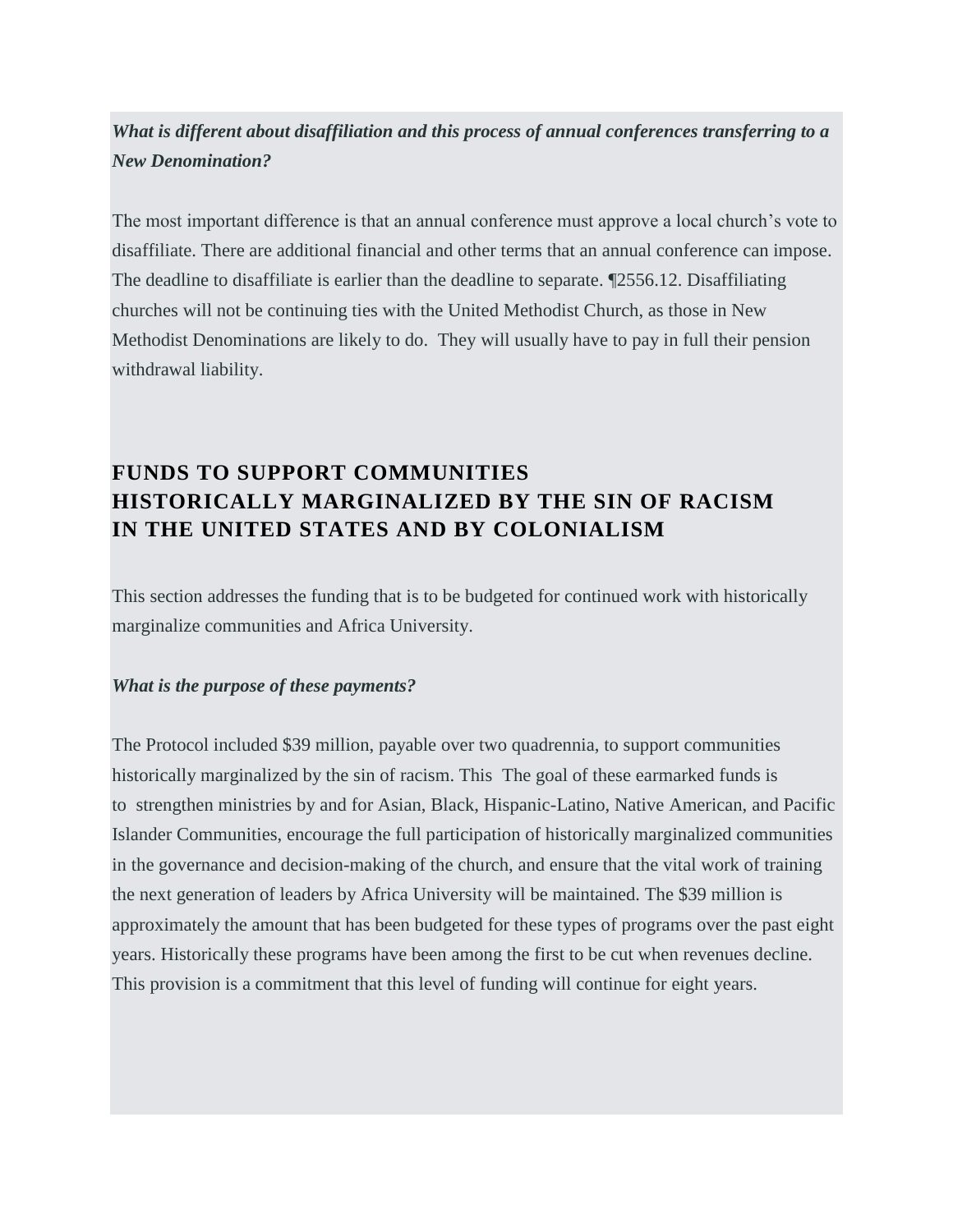#### *How will these payments be made***?**

The legislation provides that these amounts would be included in the GCFA budget recommendations and allocated by the Connectional Table. The. The Connectional Table in consultation with the National Plans, the Program Agencies of the Church, and the Council of Bishops shall be responsible for determining and evaluating programmatic priorities in relation to these earmarked funds. ¶2556.13.

While these funds will all come out of United Methodist Church budget, during the Protocol negotiations the Traditionalist Methodist Denominations agreed to accept \$25 million, rather than \$38 million to facilitate this work.

### **GRACIOUS RETURN**

This section addresses the process for a church that makes the decision to join a New Methodist Denomination and later decides they made a mistake.

## *What if a local church that separates wants to re-join the United Methodist Church in the future?*

The United Methodist Church is the successor of denominations that had separated over major disagreements, and later joined together. The legislation provides a simplified process for local churches that separate to re-charter as a United Methodist Church. ¶ 2556.16.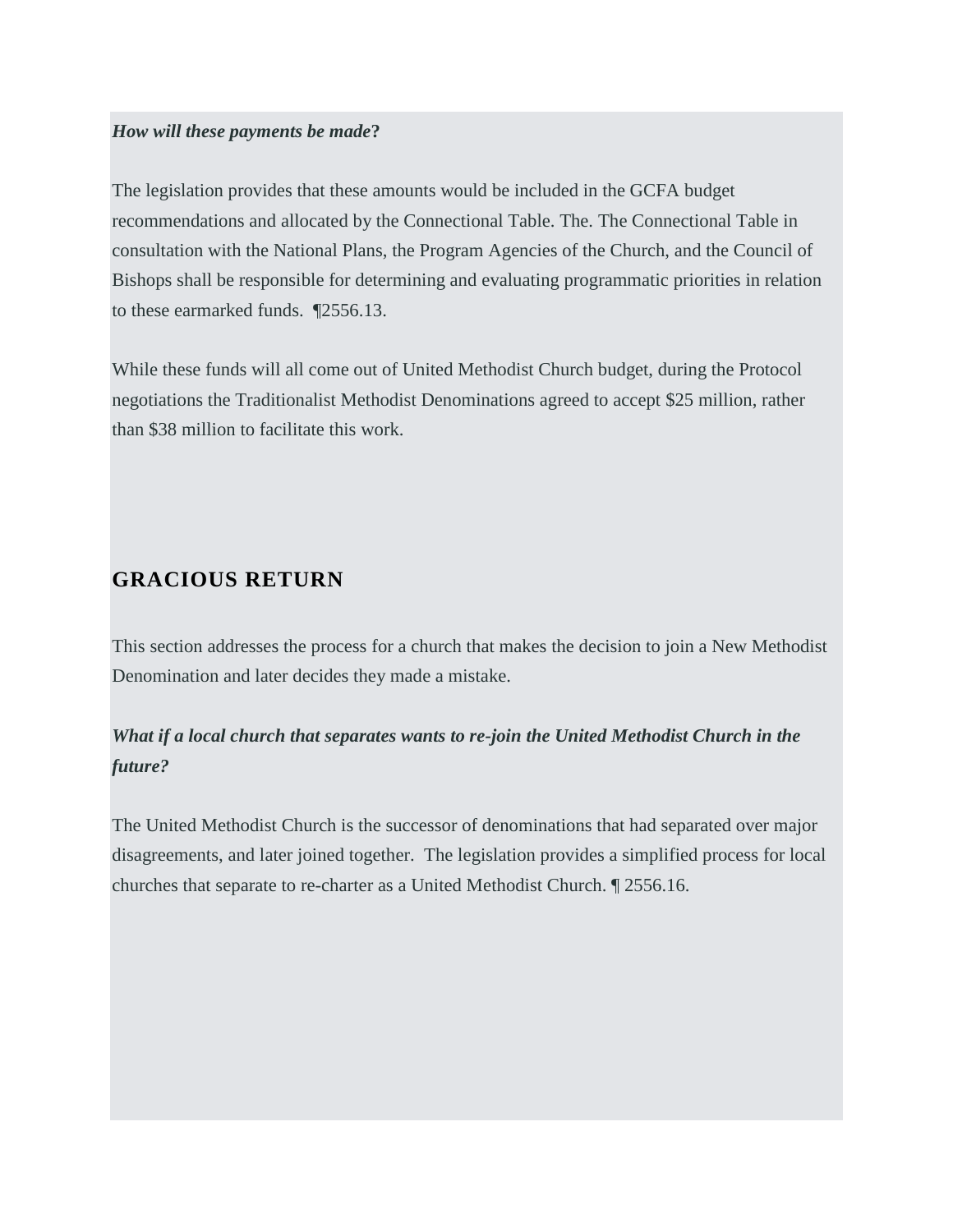## **LONGER TERM IMPLICATIONS**

The Protocol Team set out some of the other consequences for local churches and annual conferences in its FAQ's on the Protocol.

Inevitably, the impact of this Protocol will be greater in some places than in others. Regardless of the setting, strong efforts of collaboration and cooperation will be needed from all sides in order to create a consistent narrative concerning the options being considered; to provide strong, nonanxious leadership in the midst of the transitions; and to model how we can bless and send one another into new expressions of who we are as Methodists.

Local churches and annual conferences that remain within the post-separation United Methodist Church should be prepared for changes that will most likely occur in things like reconstituted boundaries both on a Jurisdictional and Annual Conference level, structures that will need to be re-evaluated and streamlined, and financial obligations that will need to be adjusted as a result of the losses sustained by the Local Churches and Annual Conferences that depart. Local Churches and Annual Conferences that separate should be prepared for the disciplinary and structural changes that will be approved and instituted by any new Methodist denomination that emerges.

Regardless, each Local Church and Annual Conference can expect change to occur. They can also expect to be supported in their efforts to provide meaningful, contextual ministry to the people in their communities and under their care as well as to continue every effort to make disciples of Jesus Christ for the transformation of the world.